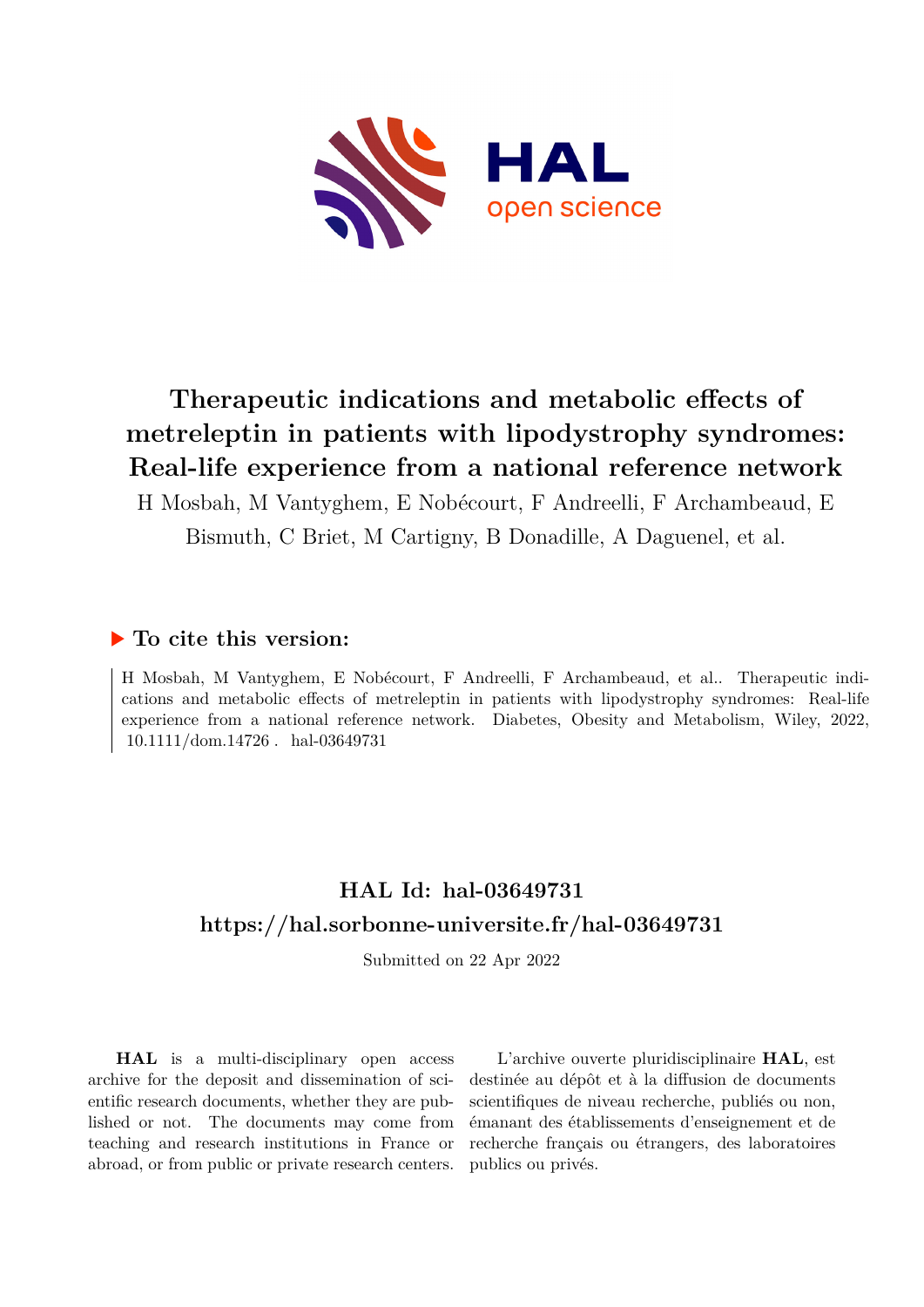Renard Eric (Orcid ID[: 0000-0002-3407-7263\)](http://orcid.org/0000-0002-3407-7263) reznik yves (Orcid ID: [0000-0002-6267-8058\)](http://orcid.org/0000-0002-6267-8058) Vigouroux Corinne (Orcid ID[: 0000-0002-8181-4721\)](http://orcid.org/0000-0002-8181-4721)

## **Therapeutic indications and metabolic effects of metreleptin in patients with lipodystrophy**

## **syndromes:Real-life experience from a national reference network**

H.Mosbah<sup>1,2</sup>, MC.Vantyghem<sup>3</sup>, E.Nobécourt<sup>4</sup>, F.Andreelli<sup>5</sup>, F.Archambeaud<sup>6</sup>, E.Bismuth<sup>7</sup>, C.Briet<sup>8</sup>, M.Cartigny<sup>9</sup>, B.Chevalier<sup>3</sup>, B.Donadille<sup>1,2</sup>, A.Daguenel<sup>10</sup>, M.Fichet<sup>11</sup>, JF. Gautier<sup>12</sup>, S.Janmaat<sup>1,2</sup>, I.Jéru<sup>12</sup>, C.Legagneur<sup>13</sup>, L.Leguier<sup>3</sup>, J.Maitre<sup>14</sup>, E.Mongeois<sup>14</sup>, C.Poitou<sup>15</sup>, E.Renard<sup>16</sup>, Y.Reznik<sup>17</sup>, A.Spiten<sup>18</sup>, F.Travert<sup>19</sup>, B.Vergès<sup>20</sup>, J.Zammouri<sup>2,7</sup>, C.Vigouroux<sup>1,2</sup>, C.Vatier<sup>1,2</sup>

1 Assistance Publique–Hôpitaux de Paris (AP-HP), Saint–Antoine University Hospital, National Reference Centre for Rare Diseases of Insulin Secretion and Insulin Sensitivity (PRISIS), Endocrinology Department, Paris, France

2 Sorbonne University, Inserm UMR\_S 938, Saint–Antoine Research Centre, Cardiometabolism and Nutrition University Hospital Institute (ICAN), Paris, France

3 Department of Endocrinology, Diabetology and Metabolism, Lille University Hospital; University of Lille, INSERM U1190, European Genomic Institute for Diabetes, Lille, France

4 Department of Endocrinology, Diabetology and Metabolism, La RéunionUniversity Hospital, France. 5 AP-HP, Pitié-Salpêtrière University Hospital, Department of Diabetology; Sorbonne University, INSERM, Nutrition and Obesity: systemic approaches « NutriOmics », Paris, France

6 Department of Endocrinology, Diabetology and Metabolism, DupuytrenUniversity Hospital, Limoges, France

7 AP-HP, Robert-Debré University Hospital, Department of Pediatric Endocrinology, Diabetology and Metabolism, University of Paris, France

8 Department of Endocrinology, Diabetology and Metabolism, Angers University Hospital, Laboratory MITOVASC, UMR CNRS 6015, INSERM 1083, Angers, France

9Reference Centrefor Rare Diseases of Genital Development DEVGEN, EndocrinologyUnit, Diabetology and Pediatric GynecologyDepartment, Lille University Hospital, France

10AP-HP, Saint–Antoine University Hospital, Department of Pharmacy, Paris, France

<sup>11</sup> Department of Endocrinology, Diabetology and Metabolism, Rennes University Hospital, France 12AP-HP, Lariboisière University Hospital, Department of Endocrinology, Diabetology and Metabolism,

Paris, France

13Department of Pediatric Endocrinology, Diabetology and Metabolism. University Hospital Brabois-Vandoeuvre lès Nancy, France

<sup>14</sup> Department of Pediatrics and Endocrinology, Diabetology and Metabolism, Orléans Hospital, France 15AP-HP, Pitié-Salpêtrière University Hospital, Reference Centre for Rare Diseases PRADORT (PRADer-Willi Syndrome and other Rare Obesities with Eating Disorders), Nutrition Department, Sorbonne University/INSERM, Research Unit: Nutrition and Obesity; Systemic Approaches (NutriOmics), Paris, France

<sup>16</sup>Department of Endocrinology, Diabetes and Nutrition, Montpellier University Hospital; Clinical Investigation Centre INSERM1411; Institute of Functional Genomics, CNRS, INSERM, University of Montpellier, Montpellier, France

<sup>17</sup> Department of Endocrinology, Diabetology and Metabolism, Côte de Nacre University Hospital, Caen, France

<sup>18</sup> Department of Endocrinology, Diabetology and Metabolism, Grenoble University Hospital, France <sup>19</sup>AP-HP, Bichat University Hospital, Department of Diabetology and Metabolism, Paris, France <sup>20</sup>Department of Endocrinology, Diabetology and Metabolism, Bocage University Hospital, Dijon, France

**Short running title**: Metreleptin for lipodystrophy in a real-life setting

This article has been accepted for publication and undergone full peer review but has not been through the copyediting, typesetting, pagination and proofreading process which may lead to differences between this version and the [Version of Record](http://dx.doi.org/10.1111/dom.14726). Please cite this article as doi: [10.1111/dom.14726](http://dx.doi.org/10.1111/dom.14726)

This article is protected by copyright. All rights reserved.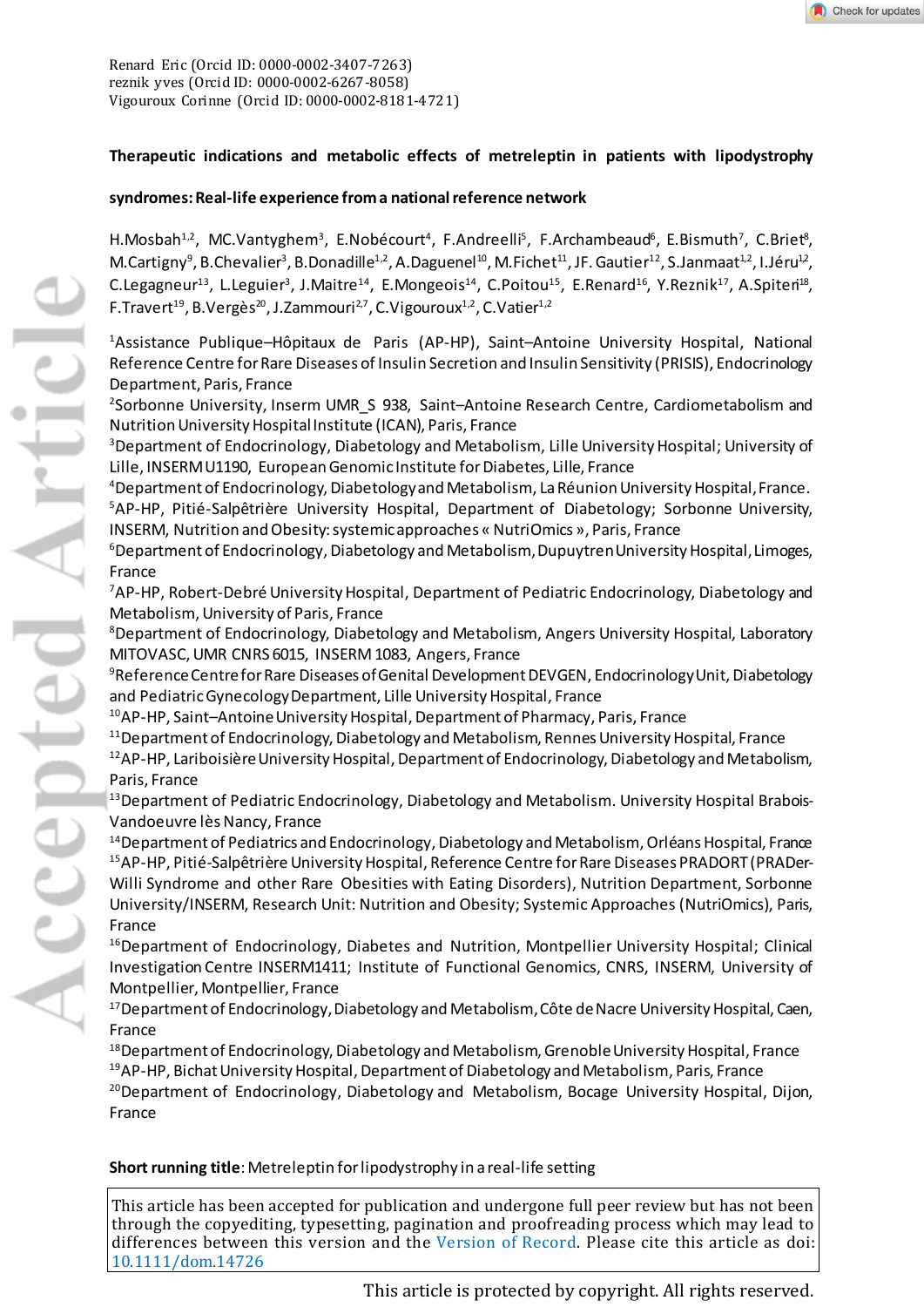## **Abstract**

Aims: To describe baseline characteristics and follow-up data in patientswith lipodystrophy syndromes treated with metreleptin in a national reference network, in a real-life setting.

Patients and Methods: Clinical and metabolic data from patients receiving metreleptin in France were retrospectively collected, at baseline, one year and at the latest follow-up during treatment.

Results: Forty-seven patients with lipodystrophy including generalized lipodystrophy (GLD, n=28) and partial lipodystrophy (PLD, n=19) received metreleptin over the last decade. At baseline, age was 29.3  $[16.6-47.6]$  (years, median [interquartile range]); BMI 23.8 kg/m<sup>2</sup> [21.2-25.7]; serum leptin 3.2 [1.0-4.9] ng/mL); 94% of patients had diabetes (66% insulin-treated), 53% hypertension, and 87% dyslipidemia. Metreleptin therapy, administered during 31.7 [14.2-76.0] months, was ongoing in 77% of patients at the latest follow-up. In patientswith GLD, HbA1c (%) and fasting triglycerides (mmol/L) significantly decreased from baseline to one year-metreleptin treatment, from8.4 [6.5-9.9] to 6.8 [5.6- 7.4], and 3.6 [1.7-8.5] to 2.2 [1.1-3.7] respectively (p<0.001), with a sustained efficacy thereafter. In patients with PLD, HbA1c (%) was not significantly modified from 7.7 [7.1-9.1] at baseline vs 7.7 [7.4-9.5] at one-year), and the decrease in fasting triglycerides(mmol/L), from 3.3 [1.9-9.9] to 2.5 [1.6-5.3], p<0.01) was not confirmed at the latest assessment(5.2[2.2-11.3]).However, among PLD patients, at one-year, 61 % were responders regarding glucose homeostasis, with lower baseline leptin levels compared to non-responders, and 61% were responders regarding triglyceridemia. Liver enzymes significantly decreased only in the GLDgroup.

Conclusions: In this real-life setting study, metabolic outcomes are improved under metreleptin therapy in patients with GLD. The therapeutic indication of metreleptin needs to beclarified in patients with PLD.

**Word count (excluding references and legends) :3973**

**Number of references: 45**

**Number of figures: 2** 

**Number of tables: 3**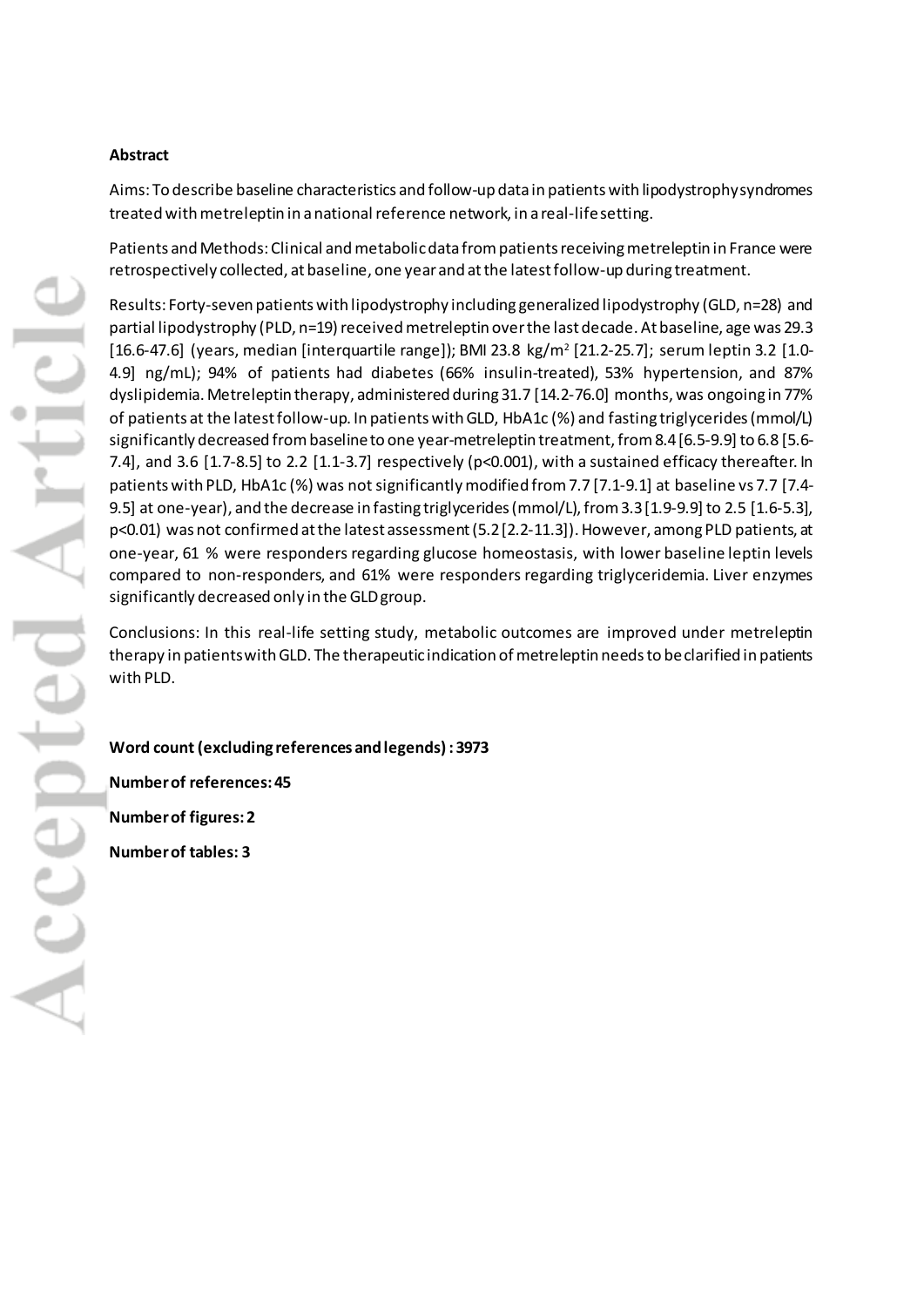#### **Introduction**

Lipodystrophy syndromes (LD) are rare diseases of acquired or genetic origin characterized by a generalized or partial loss of adipose tissue and subsequent risk of severe metabolic complications associated with insulin resistance, i.e. glucose tolerance abnormalities, hypertriglyceridemia, liver steatosis, atherosclerotic events, and ovarian hyperandrogenism in females (1). LD are probably largely underdiagnosed, as illustrated by their estimated prevalence, initially reported at 1.3 to 4.7 cases per million (2), but recently re-evaluated at rather 1 in 20 000 (3,4).

Leptin deficiency has been shown to contribute to ectopic fat storage that drives the metabolic complications in LD(5–8). Several open-label prospective studies have demonstrated thatreplacement therapy with metreleptin, a recombinant leptin analog, is efficient in reducing hyperphagia and improving insulin sensitivity, HbA1c, triglycerides, and hepatic steatosis, in patients with generalized lipodystrophy (GLD) (8–13). Improvement in health self-perception, quality of life, and morphotypeassociated stigmatization, were also reported on leptin-replacement therapy (14–16). However, to date, the therapeutic efficacy of metreleptin has not been studied in prospective placebo-controlled trials (7). In addition, concerning patients with partial forms of lipodystrophy (PLD), the metabolic effects of metreleptin seemvariableand could depend on the initial severity of leptin deficiency and/or metabolic complications (13,17–21).

Metreleptin is approved as an orphan drug in Japan and USA, and obtained a European Marketing Authorization (EMA) in 2018 for the treatment of metabolic complications associated with leptin deficiency in patients with lipodystrophy. Metreleptin treatment is authorized in Europe, as an adjunct to diet, in adults and children with GLD, from 2 years onwards, and in patients with PLD from 12 years onwards,for whom conventional treatments failed in achieving adequate metabolic control (22). The French National Health Authority(HAS) followed the favorable opinion of the EMA, butrecommended a multi-disciplinary decision from the French Reference Center for Rare Diseases of Insulin Secretion and Insulin Sensitivity (PRISIS) network for the validation of the metreleptin therapy option (23).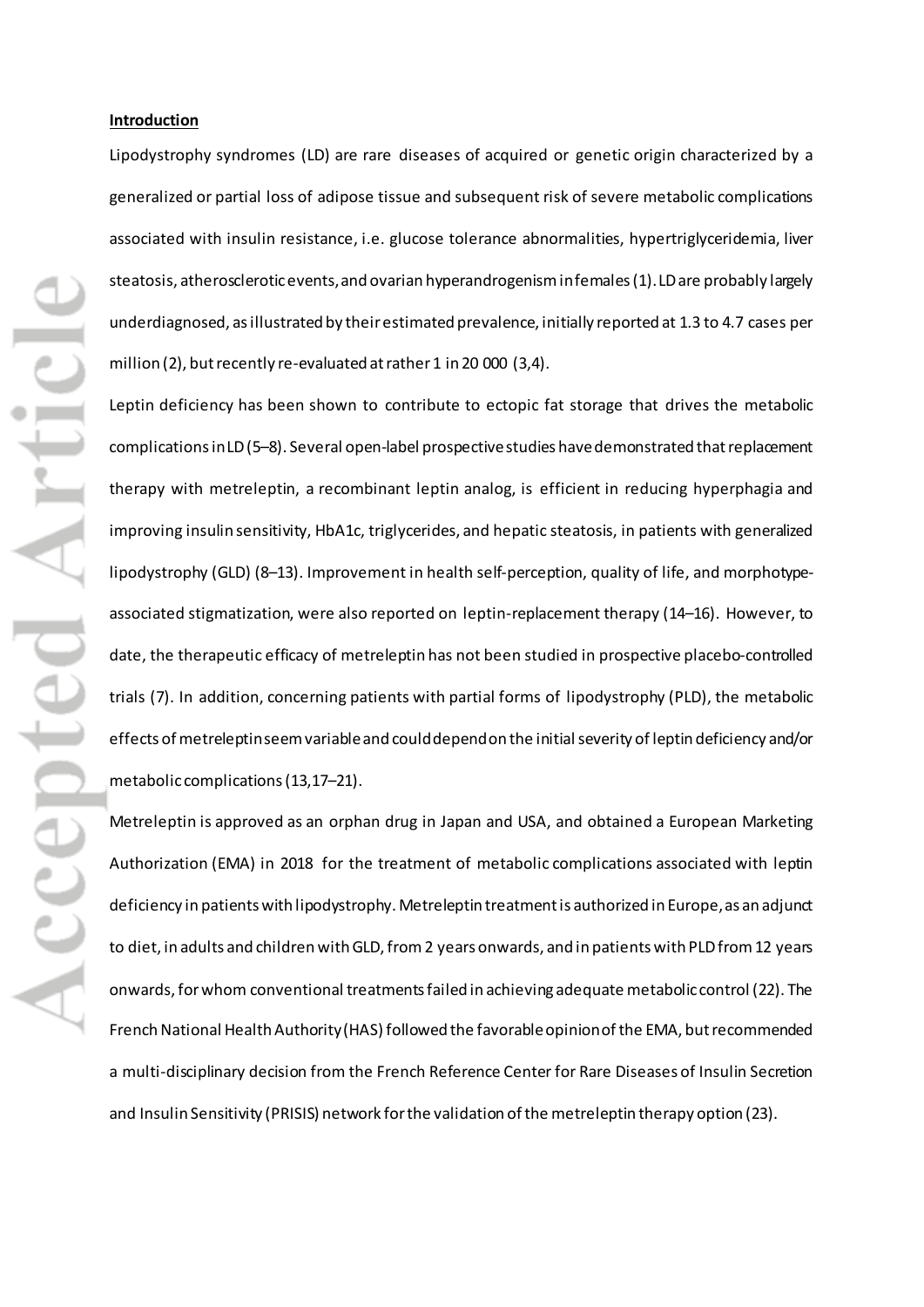The aim of this observational study is to describe the characteristics of patients with lipodystrophy treated with metreleptin therapy in France, and to evaluate treatment efficacy, in a real-life setting.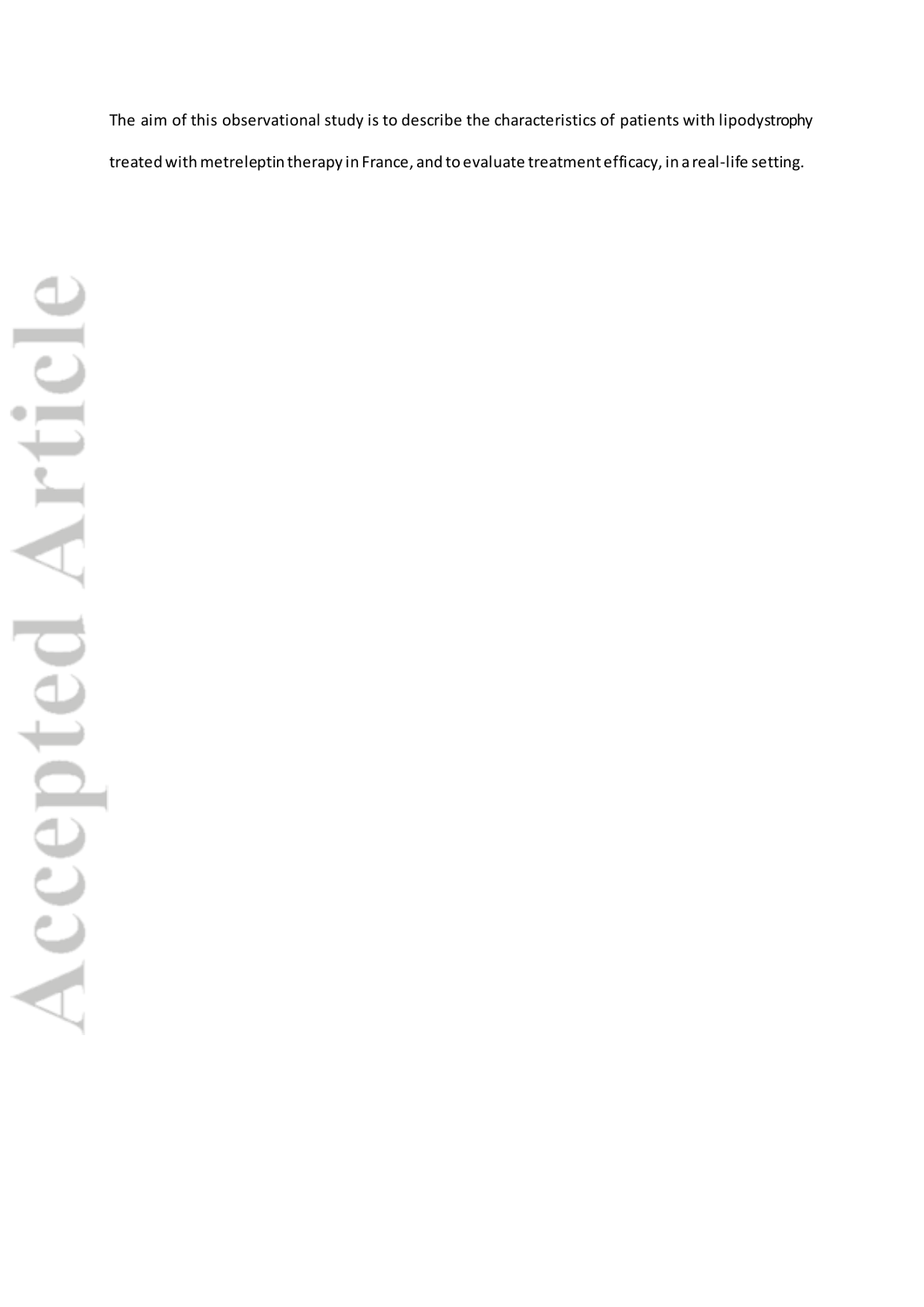#### **Patients and Methods**

#### **Study Design**

This multicenter retrospective observational cohort studyincluded all patientswith lipodystrophy who startedmetreleptintherapy inFrance between 2009 and 2020. Data collection was coordinated by the PRISIS National Reference Center, Endocrinology Department, Saint-Antoine Hospital, Paris. Patients' files were included in the CEMARA National Rare Disease Database (French data protection agency CNIL # 909474). The study followed the principles of the Declaration of Helsinki and all patients gave their informed consentfor data collection.

### **Patients**

Forty-seven patients with genetic or acquired, partial or generalized lipodystrophy, in the absence of Human Immunodeficiency Virus (HIV) infection, were included. Twenty-seven patients (14 with GLD and 13 with PLD) entered a compassionate program of metreleptin therapy approved by HAS from 2009 to 2017 (24). The 20 remaining patients (14 with GLD and 6 with PLD) received metreleptin therapy following EMA authorization in 2018. The proportion of patients with GLD or PLD did not significantly differ according to the time of metreleptin initiation, i.e. before or after 2018 (p=0.24). Metreleptin was administered as a daily subcutaneous injection and dose adjustments were based on patients' response and tolerance as recommended (1).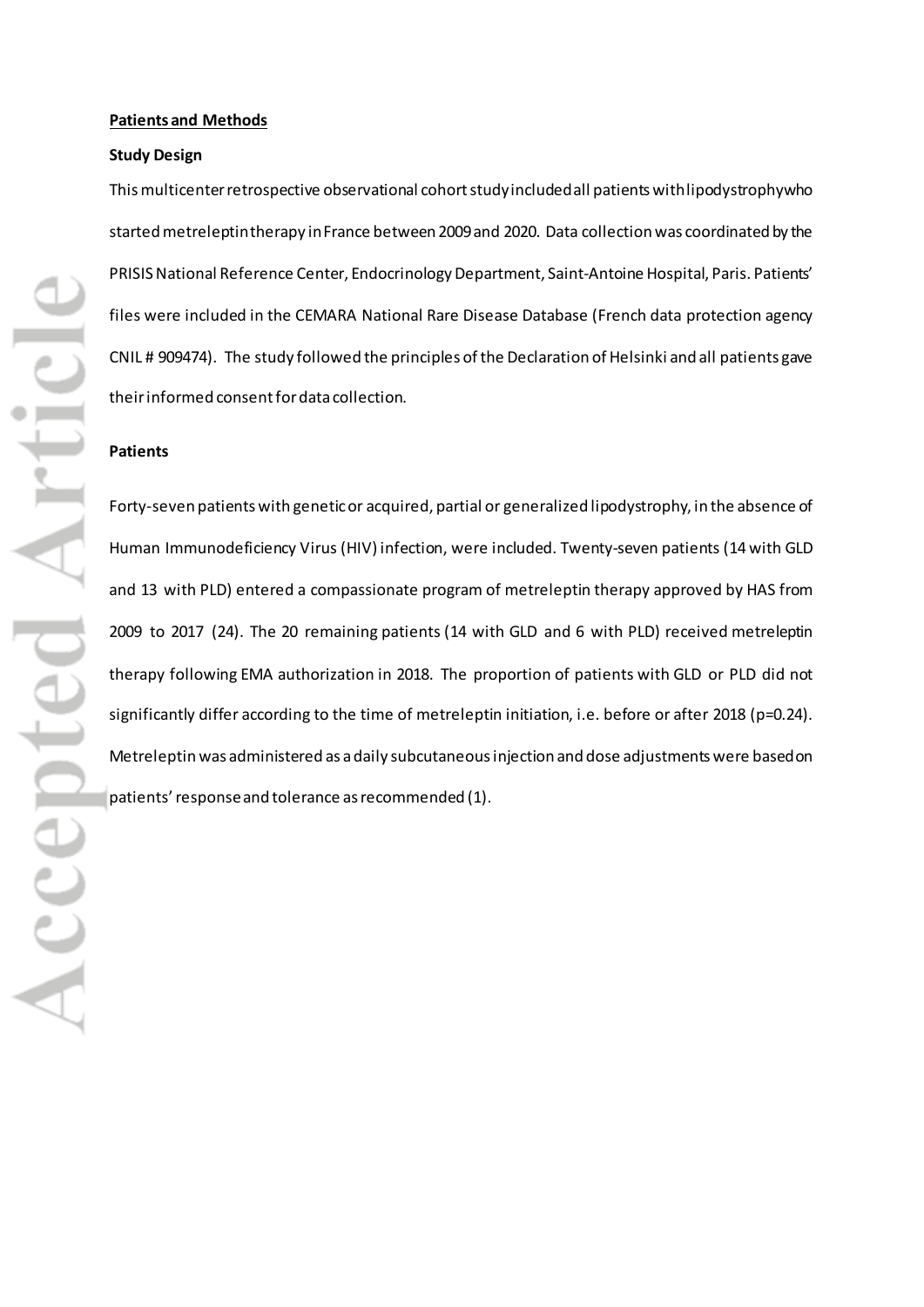#### **Methods**

Patients' records were reviewed using structured data collection forms. The following parameters were collected at baseline (*before metreleptin treatment*), after 12±3 months of metreleptin therapy (*short-term response*) and at the latest visit on metreleptin therapy, ≥15 months of treatment (*longterm response*):

- Sex, weight, Body Mass Index (BMI), ongoing treatments (lipid lowering and antidiabetic drugs), daily insulin dose and daily metreleptin dose
- HbA1c, liver enzymes (aspartate aminotransferase (ASAT), alanine aminotransferase (ALAT), gammaglutamyl transferase (GGT), total, High Density Lipoprotein (HDL)-, and Low Density Lipoprotein (LDL)-cholesterol, fasting triglycerides, creatinine, and albuminuria

At baseline, additional parameters were recorded including age at diagnosis of lipodystrophy (LD), subtype of LD (generalized GLD or partial PLD, genetic or acquired), gene pathogenic variant when applicable, presence of hypertension, dyslipidemia and/or diabetes, age at diagnosis of diabetes when applicable, and pretreatment serum leptin level, measured by ELISA (Quantikine, R&D Systems). Fat mass percentage was evaluated with Dual energy X-ray absorptiometry (DEXA).

Diabetes was defined by a glycated hemoglobin (HbA1c) ≥ 6.5 % or at least one antidiabetic treatment. In adults, hypertension was defined by systolic blood pressure (SBP) ≥ 140 mmHg and/or diastolic blood pressure (DBP) ≥ 90 mmHg or at least one anti-hypertensive treatment. In children below the age of 16, hypertension was defined as SBP and/or DBP persistently superior to the 95<sup>th</sup> percentile for sex, age and height measured on at least three separate occasions(25). Dyslipidemia was defined by serum fasting triglycerides ≥ 1.7 mmol/L, LDL-cholesterol ≥ 4.88 mmol/L, HDL-cholesterol ≤ 1.03 mmol/L (men) or ≤ 1.28 mmol/L (women) orat least one lipid-lowering therapy.

We also collected and reviewed serious adverse events that occurred under metreleptin treatment.

A favorable effect of metreleptin on glucose control was defined, in patients with diabetes at baseline, as a ≥0.5-point decrease in HbA1c, or HbA1c stability with a decrease of more than 50% in total daily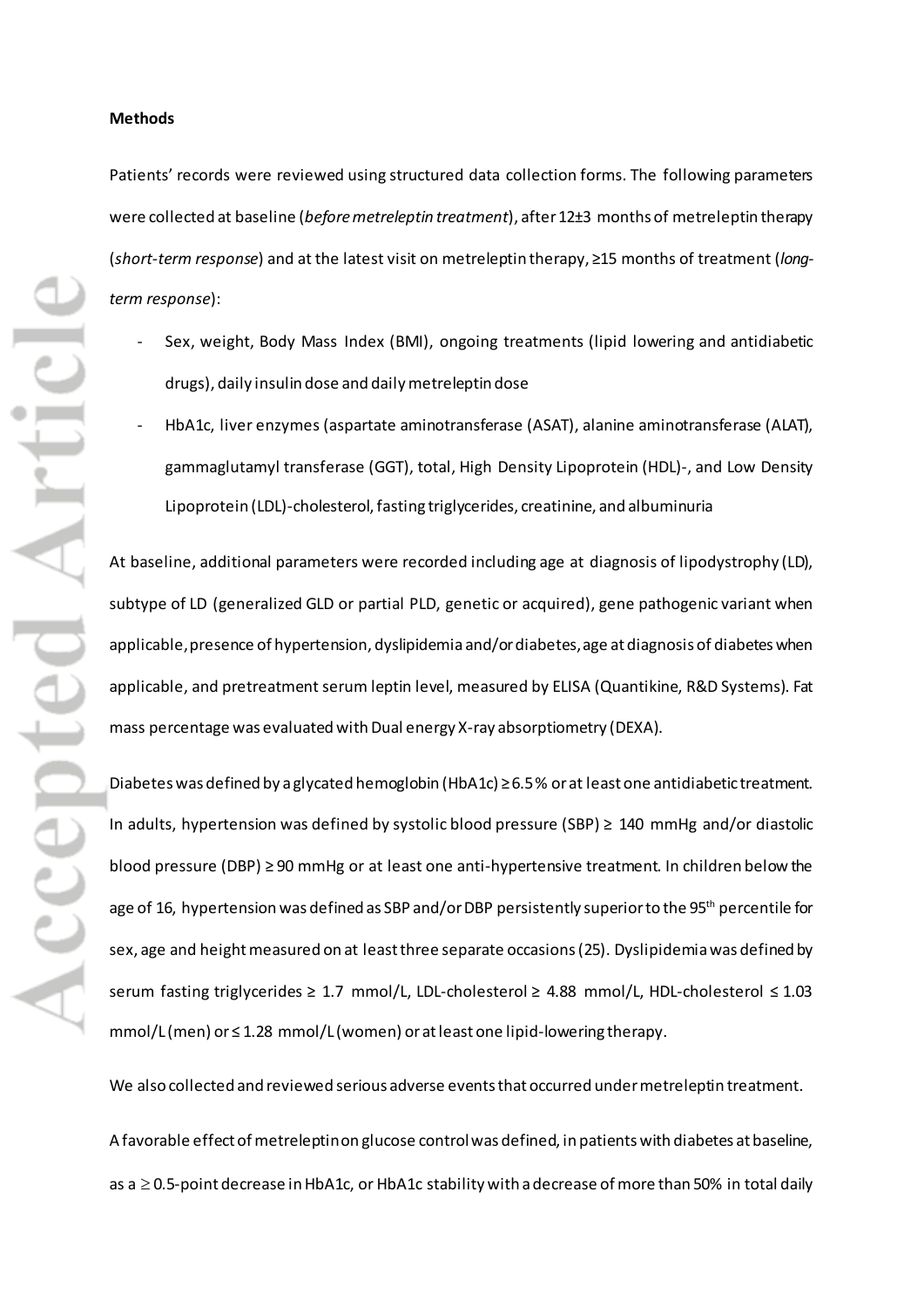therapy (8,9,17,19,26–28). **Statistical analysis**

insulin, or discontinuation of at least one antidiabetic class between baseline and short-term metreleptin therapy (24). A favorable effect of metreleptin on triglycerides was defined, in patients with serum fasting triglycerides ≥1.7 mmol/L at baseline, as serum triglyceride levels **<**1.7 mmol/L, or as a decrease of more than 30% in serum triglycerides between baseline and short-termmetreleptin

During follow-up, seven patients were switched from metreleptin to GLP-1R (Glucagon-like peptide-1 receptor) agonists. In these patients, we compared the metabolic results of the latest visit while on metreleptin therapy to those on GLP-1 analog therapy thereafter.

Results are reported as median and interquartile ranges [25<sup>e</sup> percentile-75<sup>e</sup> percentile] for quantitative variables, and as number and percentage for qualitative variables. In patients under the age of 18, weight-standard deviation scores are expressed as Z-scores. Comparisons between two groups were conducted by unpaired Mann–Whitney U-test, and between more than two groups by Wilcoxon signed-rank test. Chi-square test of independence was used for qualitative variables. Correlation analyses used Spearman non-parametric test. Descriptive and comparative statistical analyses were performed using GraphPad Prism (Windows version 9.0, GraphPad Software, San Diego, CA, USA). Two-sided P values ≤0.05 are considered statistically significant.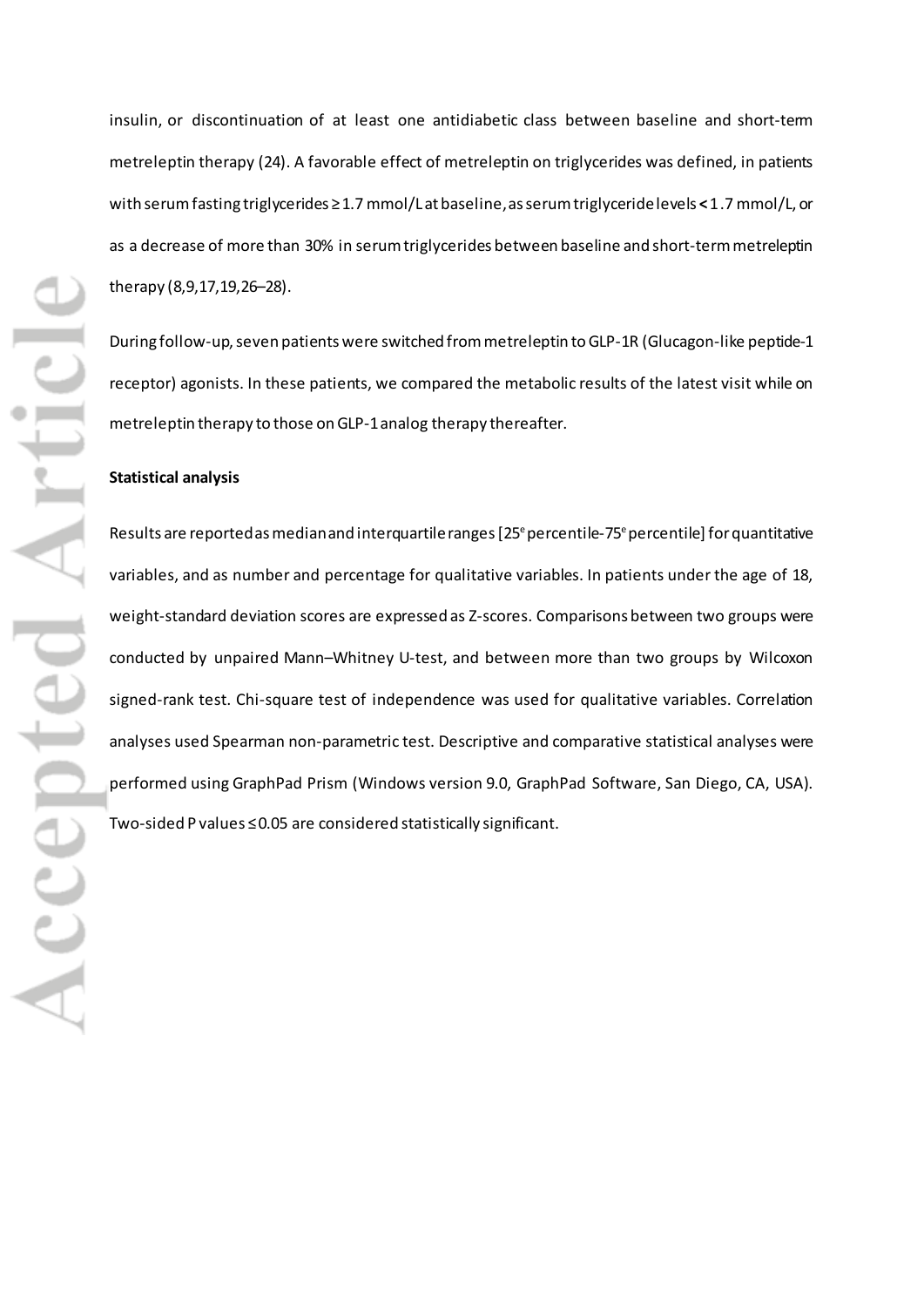#### **Results**

#### **Baseline characteristics**

#### *General characteristics of patients with LD initiating a metreleptin therapy in France*

Patients' baseline characteristics are shown in **Table 1**. Among the forty-seven patients initiating a metreleptin therapy in France, 28 have GLD and 19 PLD. Women represent 75% of the whole cohort, and 95% of the PLD group. Patients with GLD are diagnosed with LD earlier, and are younger at metreleptin initiation, than patients with PLD.

Most patients were diagnosed with a genetic form of LD (83%). Genes and variants involved are provided in **Supplemental Table 1**, including *AGPAT2* biallelic pathogenic variants in 8 patients (Congenital Generalized Lipodystrophy type 1), and *LMNA* p.Arg482 heterozygous substitutionsin 12 patients (Dunnigan Familial Partial Lipodystrophy). Three patients present with autoimmune GLD. In five patients, the etiology of LD is unknown.

#### *Metabolic parameters at baseline* **(Table 1)**

As expected, leptin level and fat mass are correlated (r=0.64, p<0.001), and patients with GLD have lower leptin levels and lower fat mass than those with PLD. There is no significant difference between the GLD and PLD groups concerning the prevalence of diabetes, hypertension and dyslipidemia at metreleptin initiation. However, diabetesis diagnosed earlier in patients with GLD than in those with PLD (median age 13.0 *vs* 21.0 years, p<0.001). Seventy-nine percent of patients with diabetes are treated with metformin and 66% with insulin, with a high median daily insulin dose (median 2.0 U/kg/day), in keeping with LD-associated insulin resistance. Median HbA1c is 8.1 %, not different in the GLD and PLD groups(p=0.78). Most patients have increased albuminuria (median value 21.3mg/L), with higher levels associated with GLD vs PLD (median 72.5 vs 11.5 mg/L respectively, p=0.05). Transaminases are frequently high, especially ALAT in patients with GLD, without any significant differences between groups. A majorityof patients are on lipid-lowering drugs at metreleptin initiation (60%), especially patients with PLD (95%). Serum fasting triglycerides are increased in both GLD and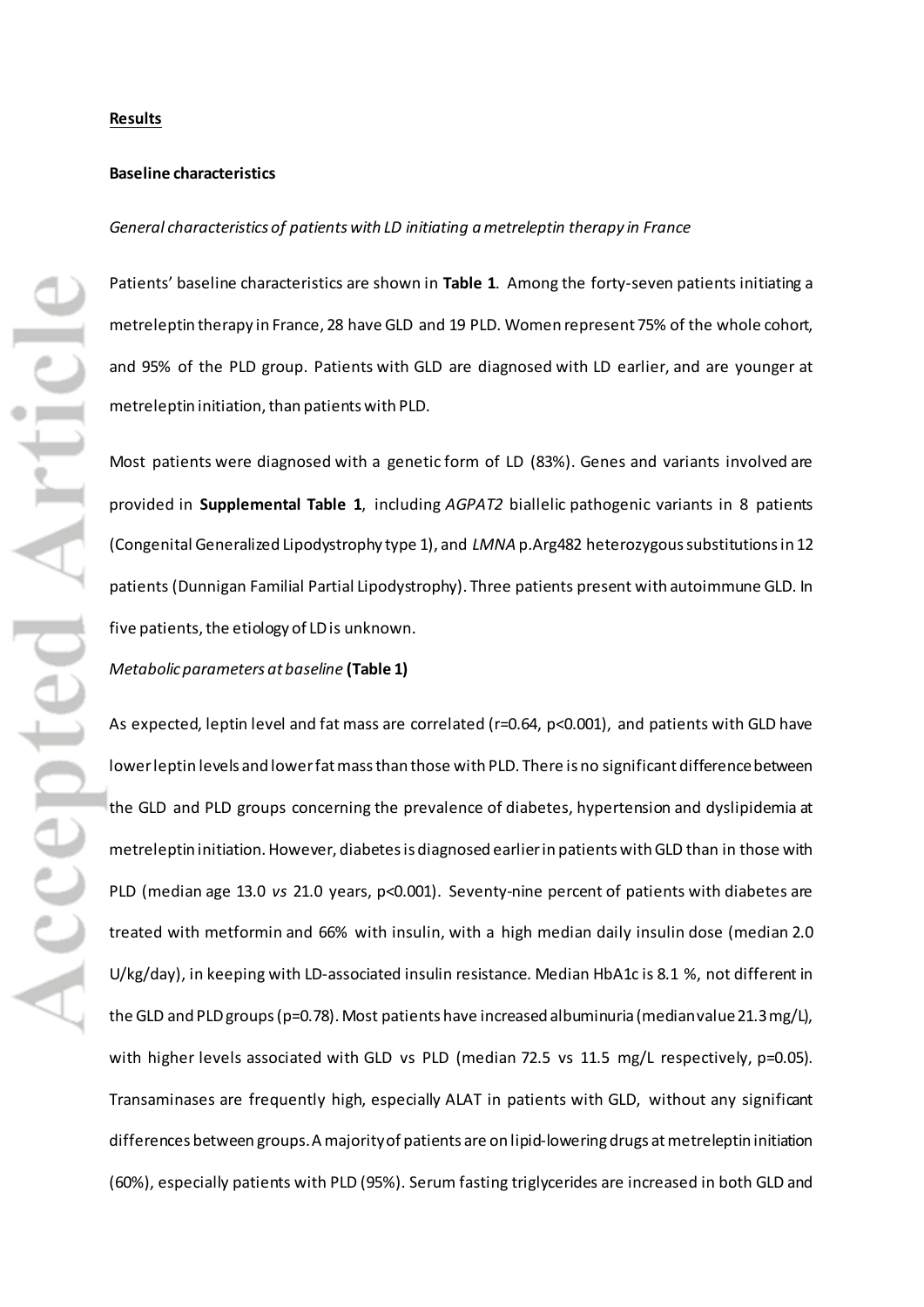PLD groups (median 3.6mmol/L) and HDL-cholesterol is low (median 0.8mmol/L), but LDL cholesterol is not increased (median 2.3mmol/L).

#### **Response to metreleptintreatment**

The median metreleptin treatment duration is 31.7 [IQR: 14.2-76.0] months. Patients with GLD are treated with a lower metreleptin dose (adjusted to weight) than patients with PLD **(Supplemental Table 2)**. In five metreleptin-treated patients, all with GLD, the last metabolic profile has been measured before the one year-treatment data point: three patients chose to interrupt their treatment, considered as burdensome, after 2.5 (n=2) or 4.1 months. Data are missing for one patient after 6 months. In one patient, metreleptin was withdrawn after one month following an allergic reaction. Since evolution of their HbA1c and triglyceride levels at the latest assessment under metreleptin therapy is not significantly different from those collected in patients with GLD after 12±3 months of metreleptin treatment, data from these five patients are included in the "short-termresponse"group.

We first analyzed the metreleptin response in all patients with LD **(Supplemental Table 3)**. At shortterm under metreleptin therapy, LD patients loose weight, and improve fasting triglyceride and HbA1c levelswhile their insulin requirements decrease. These effects are maintained in the long term. Total cholesterol and liver enzymes also decrease rapidly following metreleptin therapy, but are no longer different from pretreatment levels on the long term. Finally, albuminuria does not significantly change at long-term versus baseline (median values 33.5 vs 21.3mg/L, mean values 354 vs 345 mg/L, p=0.94).

#### *Response to metreleptin in patients with GLD*

Metreleptin response is different in GLD patients as compared to PLD patients. Weight and BMI significantly decrease after short-term metreleptin therapy in adults and children with GLD. Thereafter, BMI is not significantly modified in adult patients, whereas children showed a slight, but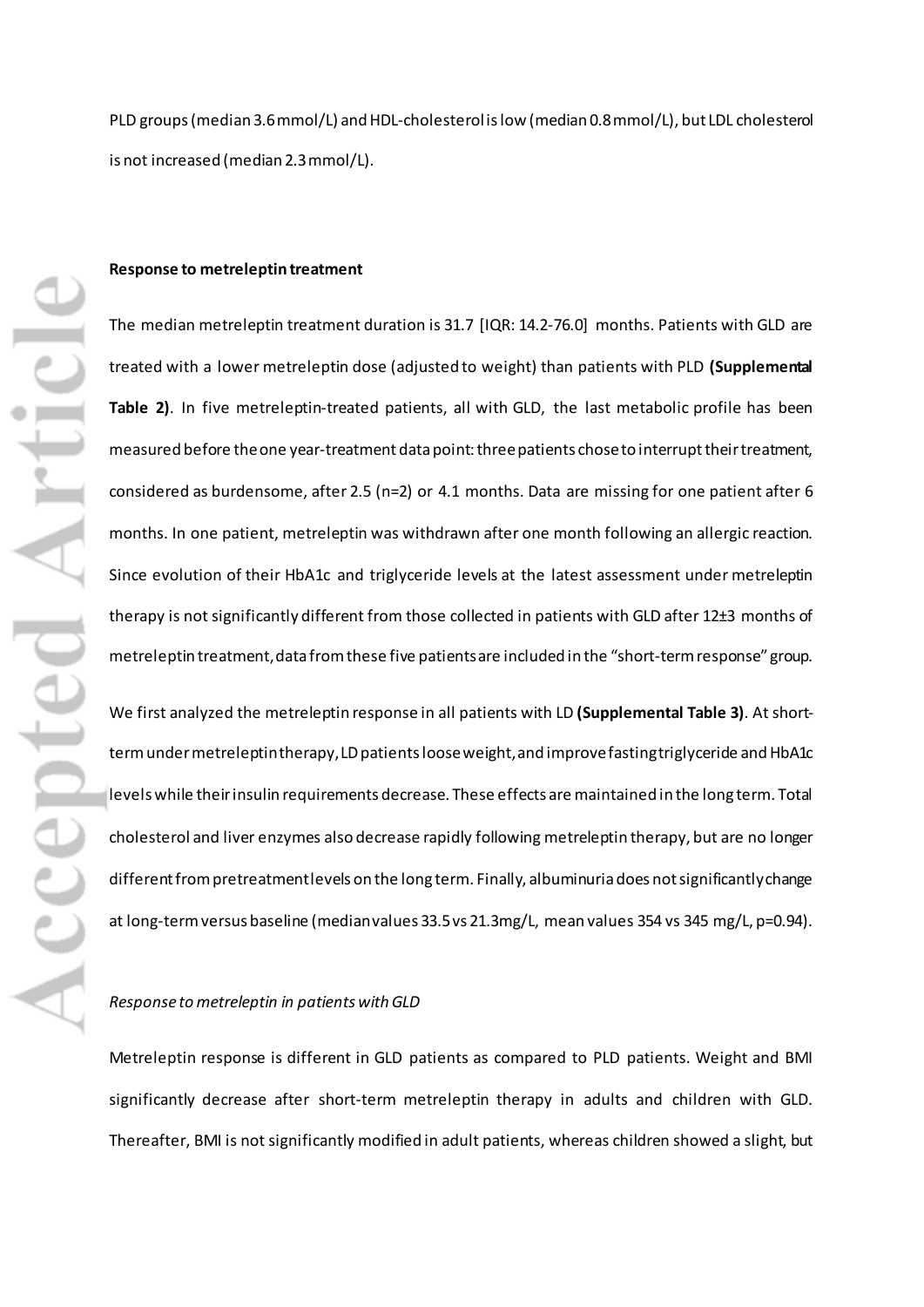significant, improvement of weight Z score during long-term metreleptin therapy, which however remained significantly lower than baseline levels**(Table 2)**.

Glucose homeostasis improves in GLD patients under metreleptin therapy. Indeed, median HbA1c significantly decreases from baseline to short-term (median 8.4 to 6.8%, p<0.0001), allowing five patients to stop insulin therapy, while others significantly decrease their daily insulin doses **(Table 2, Figure 1A and 1B)**. At long-term, we did not observe a significant rebound in the median HbA1c. Fasting triglycerides improve significantly, from a median value of 3.6 mmol/L at baseline to 2.2 and 1.9 mmol/Laftershort-termand long-termrespectively, p<0.001and <0.01 vs baseline**(Table 2, Figure 1C**  and 1D). Total cholesterol follows a similar trajectory during metreleptin treatment, towards a significant decrease at short-term, with stable values therafter. The short-term effect of metreleptin on liver transaminases and albuminuria is not maintained in the long term. The use of lipid-lowering therapy and antidiabetics other than insulin is not significantly modified during the treatment period in patients with GLD **(Table 2)**. Only one patient, with GLD, was able to discontinue its antidiabetic treatment (metformin) after 6 months on metreleptin, with HbA1c remaining <6% at the last followup (at 30 months of metreleptin treatment). Regarding dyslipidemia, only one patient, also with GLD, stopped its lipid-lowering therapy after 5 months of metreleptin, and maintained normal lipid levels after 40 months of metreleptin therapy. No patient discontinued any antihypertensive treatment.

#### *Response to metreleptin in patients with PLD*

Patients with PLD (n=19) also display a sustainable weight loss under metreleptin therapy (median BMI of 24.8 at baseline, 23.9 at short-term(p=0.03), then 23.5 at long-term(p=0.02 compared to baseline) **(Table 3).** However, in patients with PLD, median HbA1c values (7.7% [7.1-9.1]) do not significantly improve under metreleptin therapy, neitherin the short-term(7.7[7.4-9.5]), nor in the long-term(8.0 [7.6-8.5]) **(Table 3, Figure 2A and 2B).** Insulin therapy and other antidiabetic treatments are not significantly modified. No patient discontinued antidiabetic treatment during metreleptin therapy. Serum fasting triglycerides significantly decrease after short-term metreleptin treatment (from 3.3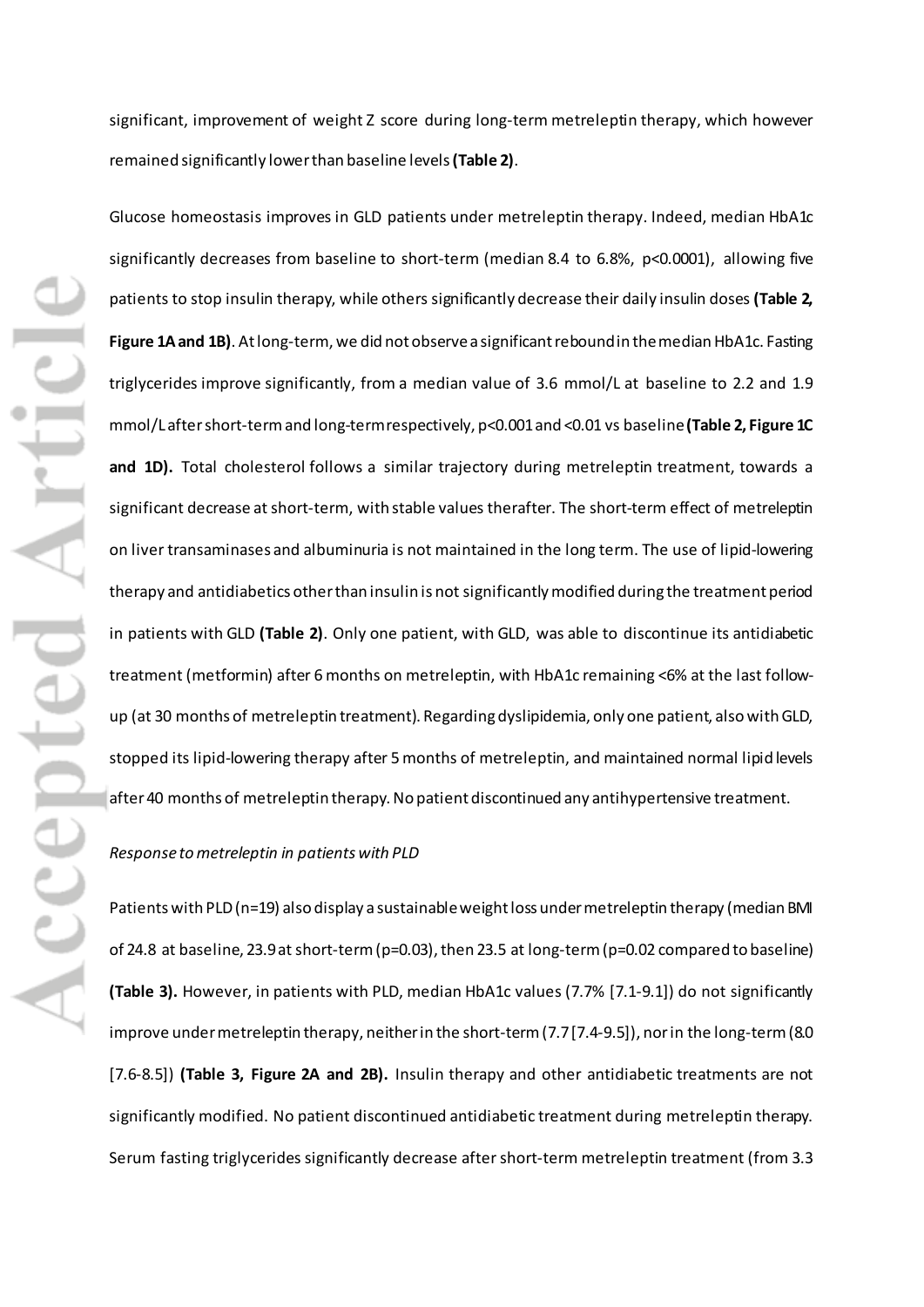[1.9-9.9] mmol/L to 2.5[1.6-5.3], p<0.01) but return to baseline levels afterwards (5.2 [2.2-11.3] mmol/L, p=0.94 compared to baseline) **(Table 3, Figure 2C and 2D)**. A large majority of patients with PLD is treated with lipid-lowering drugs during metreleptin therapy. No patient discontinued lipidlowering or antihypertensive treatments during metreleptin therapy. We do not observe any significant changes in liver enzymes nor in albuminuria values during metreleptin therapy.

#### **Predictive factors of metreleptin therapy efficacy in PLD patients**(**Supplemental Figure 1**)

Since patients with PLD demonstrate a highly variable metabolic response to metreleptin, we sought to determine which factor(s) could predict treatment efficacy. Values regarding glucose and triglycerides control are available for 18 PLD patients(follow-up datamissing for one patient).

All patients with PLD had diabetes at metreleptin initiation. Regarding glucose homeostasis, previously used criteria to define a favorable effect of metreleptin (24) allow us to identify 11 patients (61%) as responders following short-termmetreleptin treatment. Responders and non-responders do not differ in terms of age at treatment initiation, age at diagnosis of lipodystrophy and age at diagnosis of diabetes, nor in daily insulin dose, fat mass percentage or changes in weight/BMI upon metreleptin therapy. However, responders have lower leptin levels compared to non-responders (median [IQR]: 3.9 [3.3-4.4] vs 8.0 [3.4-8.7], p=0.05). Among patients with PLD treated with insulin (n=11), only 4 (36%) are responders when evaluated in the short-term, whereas the proportion of responders is 100% in patients with PLD-associated diabetes not treated with insulin therapy (n=7) (p=0.01). Regarding the effect of metreleptin therapy on triglycerides levels, 11 patients with PLD (61%) can be defined as responders(**Supplemental Figure 1**). Comparison of the responder and non-responder groups do not reveal any differences in any of the factors studied above.

When combining the study of both glucose and triglycerides levels, only sevenpatients with PLD (39%) are classified as respondersto metreleptin (**Supplemental Figure 1**).

Diker-Cohen et al have previously proposed that baseline HbA1c > 8%, triglycerides > 5.6 mmol/L and serum leptin < 4 ng/mL could be predictive factors for improvement of glucose and triglycerides under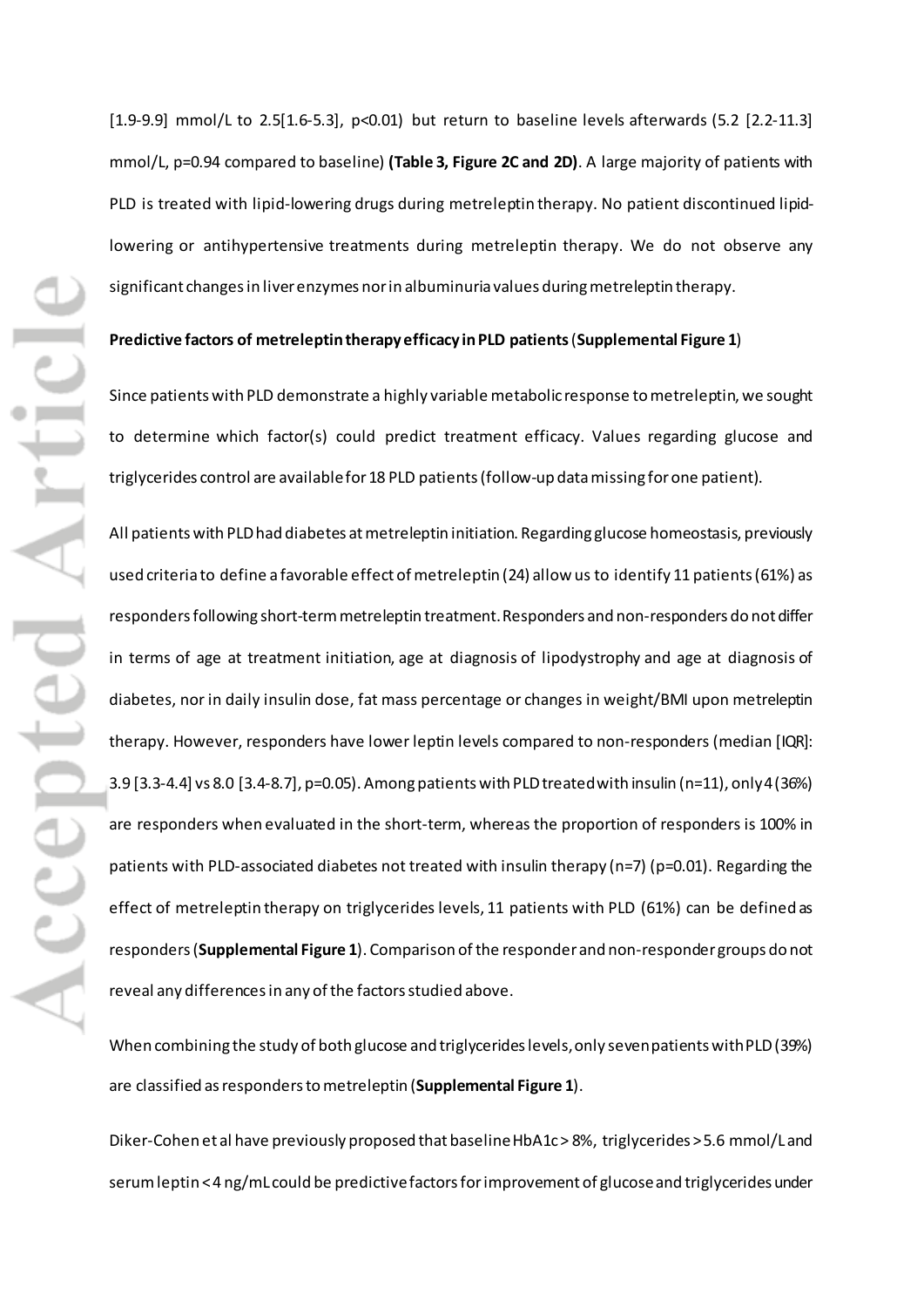metreleptin in patients with PLD (17). Ninepatients with PLDmet those criteria, including fourpatients with FPLD3 due to *PPARG* pathogenic variants, three patients with FPLD2 due to p.(Arg482) *LMNA* variant, one patient with FPLD4 due to *PLIN1* pathogenic variant, and one patient with an unknown genetic cause. Among them, the patient with FPLD4 is the only one that does not respond to metreleptin treatment, neither regarding glucose homeostasis nor triglycerides levels. All the other patients are classified as responders to metreleptin for either glucose and/or triglyceride control.

### **Adverse events**

Four patients with LD died during metreleptin therapy, from cardiovascular events (n=2, cardiomyopathy with heart failure or stroke), hepatic insufficiency (n=1), or metastatic pancreatic cancer (n=1) **(Supplemental Table 2)**. One patient, with an autoimmune form of GLD, developed neutralizing anti-metreleptin autoantibodies and concomitantly worsened her metabolic parameters after 45 months of treatment. One patient developed skin allergy to metreleptin leading to treatment interruption after one month of treatment.

## **Metabolic changes in patients switched from metreleptin to GLP-1R agonists therapyduring followup**

Seven lipodystrophy patients (3 with GLD and 4 with PLD) were switched from metreleptin to GLP-1R agonist therapy. They received metreleptin for 77 [34-87] months (median [interquartile range]), then GLP-1 analogs, i.e. dulaglutide for five patients, and liraglutide for two patients, for 20 [6-23] months. GLP-1 analogs were used with antidiabetic doses (1.5mg/week for dulaglutide and 1.8 mg/day for liraglutide). We do not identify any significant difference between BMI (p=0.44), HbA1c (p=0.30), fasting triglycerides (p=0.81) and albuminuria (p=0.16) after metreleptin or GLP-1R agonist therapy in those patients **(Supplemental Table 4)**. However, considering only the three patients with GLD, all were treated only transiently with GLP-1 analogs, for 3, 6 and 20 months, and all were restarted with metreleptin thereafter. Indeed, HbA1c increases in all of them (by 0.8, 0.5 and 0.1 %, respectively), and triglycerides increase in 2 out of 3 patients during GLP-1 analog treatment. Concerning the four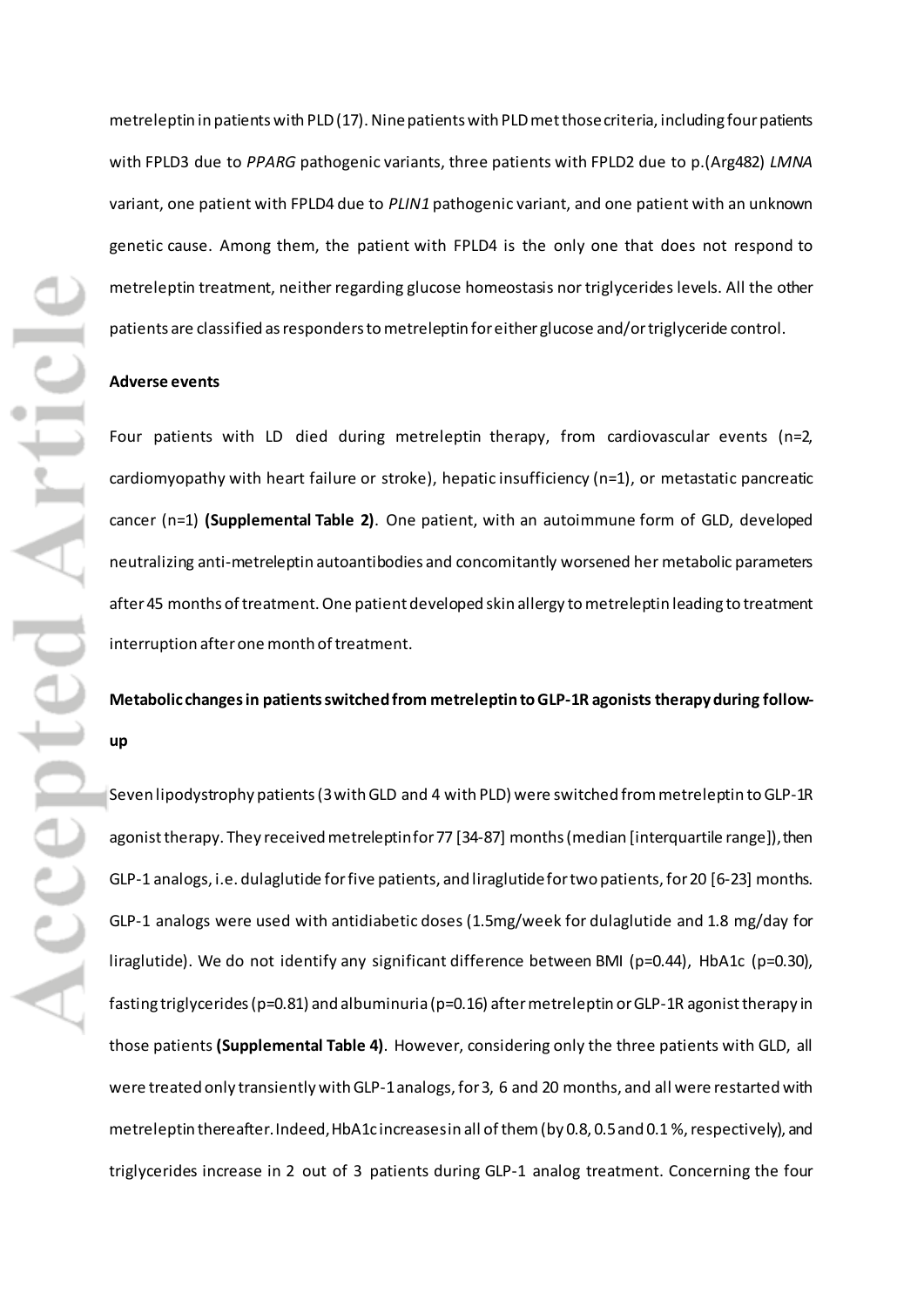patients with PLD, they were treated with metreleptin between 18.5 and 85.0 months, then switched to GLP-1 analogs, and none of themrestarted metreleptin thereafter. Their median HbA1c values were 7.7% on metreleptin then 7.9% on GLP-1 analogs. Their median values of serum triglycerides were 6.3 mmol/L on metreleptin then 2.2 mmol/L on GLP-1 analogs.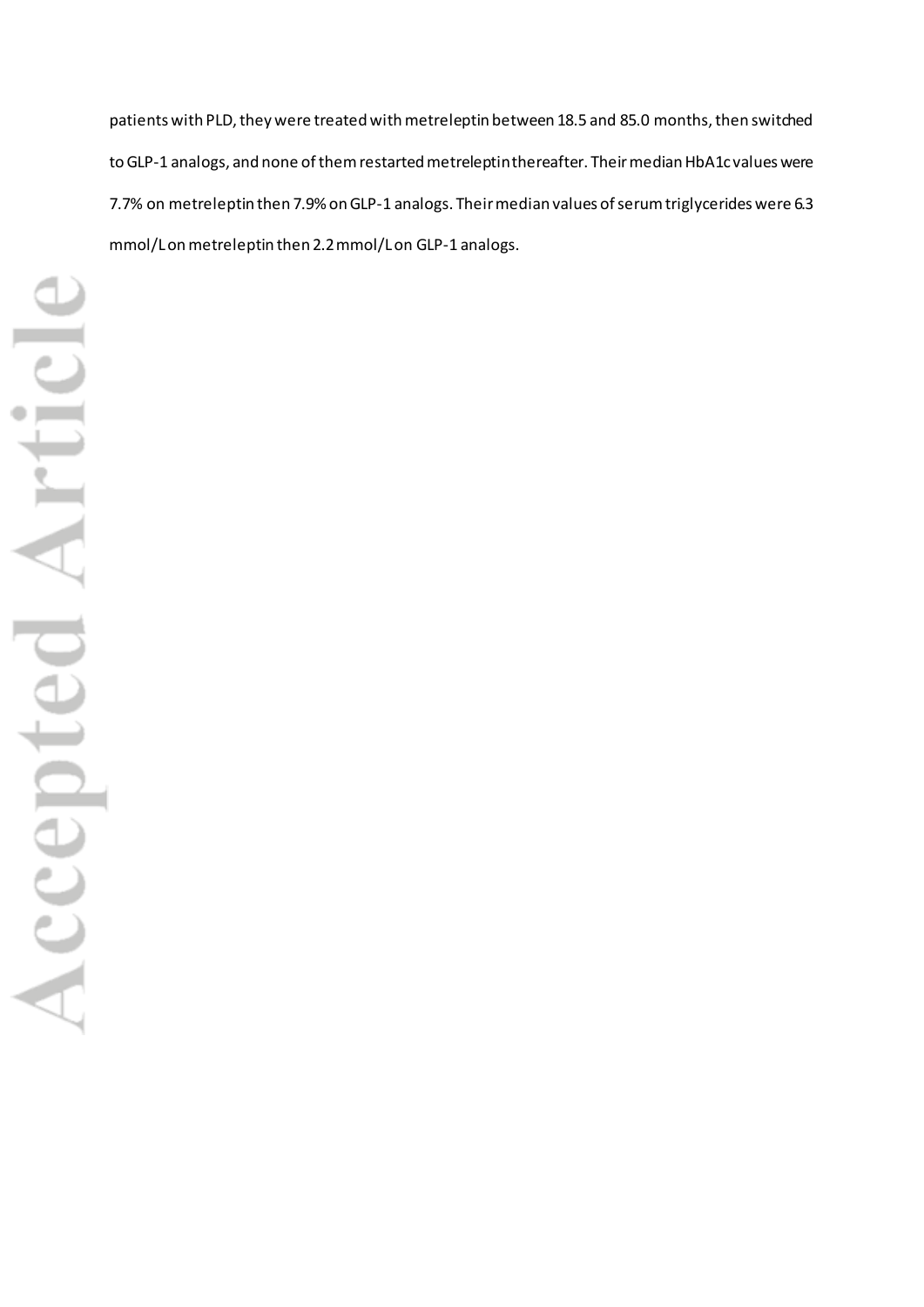#### **Discussion**

This study included the largest cohort of patients with LD initiating a metreleptin therapy in a real-life setting. It provides an overview of i) characteristics of patients with lipodystrophy treated with metreleptin therapy in France ii) the metabolic effects of short and long-term metreleptin therapy in patients withGLD or PLD.

Importantly, it confirms that metreleptin treatment is efficient, in a sustainable manner, in reducing hyperglycemia and hypertriglyceridemia in patients with GLD. Conversely, metabolic efficacy of metreleptin in patients with PLD was highly variable, and did not reach statistical significance when considering the whole PLD group.

Lipodystrophy syndromes are rare diseases whose metabolic complications are difficult to treat due to the severe insulin resistance linked to adipose tissue failure. Although the orphan drug metreleptin does not aim to replace adipose tissue, it was shown to alleviate ectopic lipid storage by central and peripheral effects improving satiety and insulin sensitivity (11,29–32). Following the international guidelines published in 2016 (1), and the recommendations of the French National Health Authority (23), serum leptin<4 ng/mL, HbA1c>8% and/or triglycerides> 5.6 mmol/Lare widely used prerequisites for metreleptin prescription in France (1,17). However, metreleptin was previously used in France through compassionate programs before marketing authorization, which could explain why patients with PLD had lower median values of HbA1c (7.7% [7.1-9.1]) and triglycerides (3.3 mmol/L [1.9-9.9]) at metreleptin initiation.

Not surprisingly, in comparison to patients with PLD, whose disease manifests predominantly during late childhood or puberty, patients with GLD, mainly affected by congenital forms of the disease, were younger at metreleptin initiation. However, both groups had comparable metabolic markers at baseline, even though patients with PLD had higher BMI, fat mass and endogenous leptin levels than those with GLD.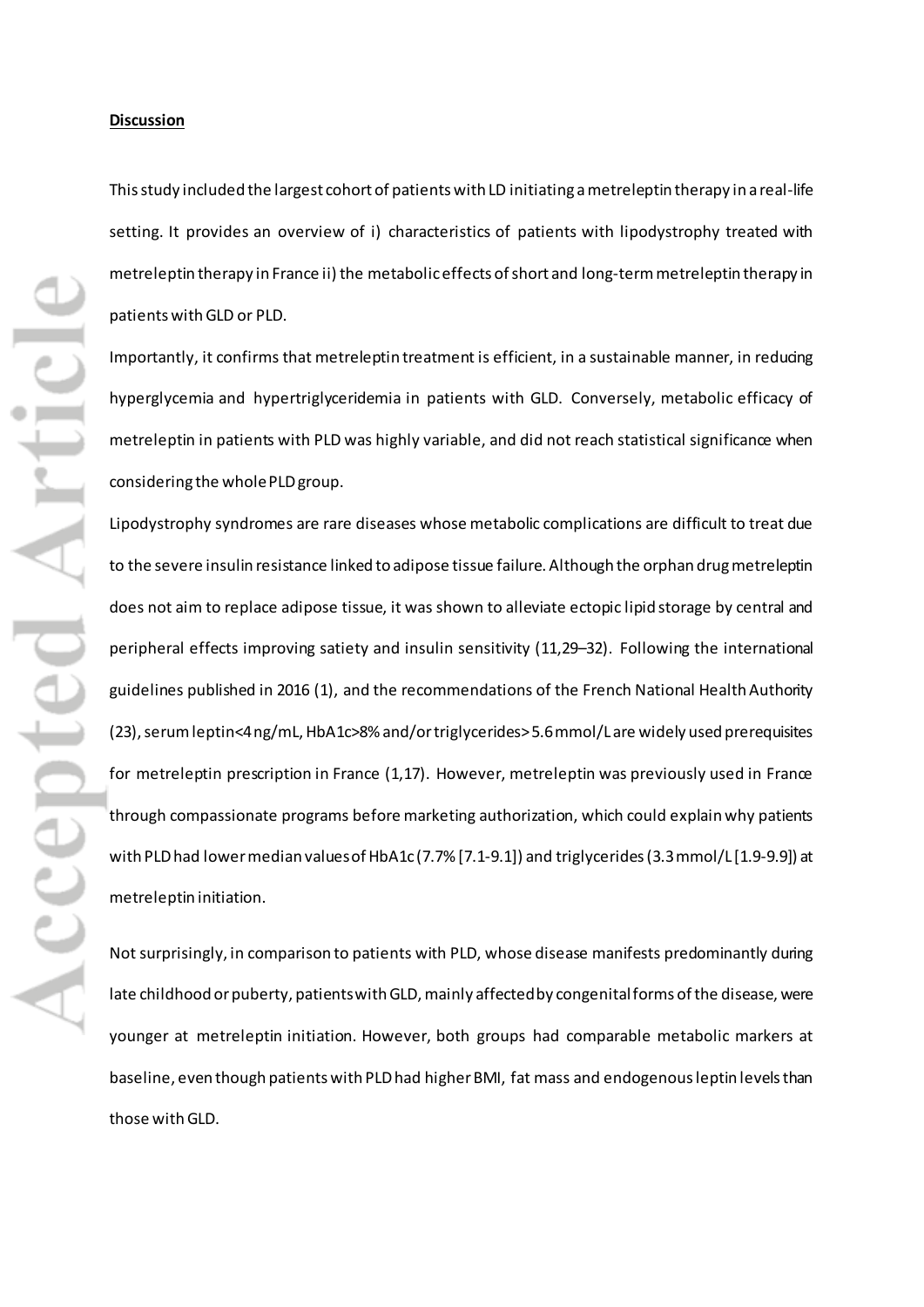Metreleptinwas previously reported to be less efficient in patients with PLDcompared to those with GLD (10,13,17,33). Herein, in patients with PLD, BMI and fasting triglycerides, but not HbA1c, albuminuria or liver enzymes, significantly improved at short-term under metreleptin therapy, in line with previous observations (18,20,33,34). The decrease in triglycerides was in the same range than that recently reported in 36 patients with PLD included in clinical trials (-28.7%) (13). In that same study, HbA1c decreased by a mean -0.61% in patients with PLD, compared to -2.16% in patients with GLD (n=59). In other studies, HbA1c did not improve during metreleptin therapy in patients with PLD (20,34). Heterogeneous causes of PLD, and small numbers of patients included, might explain these discrepancies. Moreover, in patients with chronic metabolic complications, treatments are generally less effective in real-life studies than in clinical trials (10,35). Interestingly, PLD patients with inadequate metabolic control (diabetes and/or triglycerides) were mostly responders to metreleptin treatment, as previously reported (17,36,37).

In our study, insulin treatment at baseline was predictive of a poorer response to metreleptin therapy on HbA1c in patients with PLD. In line, in clinical trials including patients with PLD, insulin therapy at baseline was associated with asmallerdecrease in HbA1c at one-year metreleptin therapy, although HbA1c was higher at metreleptin initiation (13). However, in patients with GLD, responders to metreleptin were more frequently insulin users (9). As proposed by Adamski et al (13), insulin use may be an indicator of beta-cell failure in PLD, whereas it may be an indicator of more severe insulin resistance in GLD. A hypothesis could be that metreleptin might improve HbA1c in patients with preserved beta cell function only (13). Besides, patients with PLD were older than patients with GLD, which can be associated with more beta-cell dysfunction.

In our study, patients with PLD showing a favorable response to metreleptin on glucose homeostasis had lower serum leptin levels than non-responders. This was reported in some, but not all previous studies (17,34). The endogenous serum leptin cut-off point to predict metreleptin response in patients with LD is still debated, partly due to the different sensitivity of the leptin assays currently available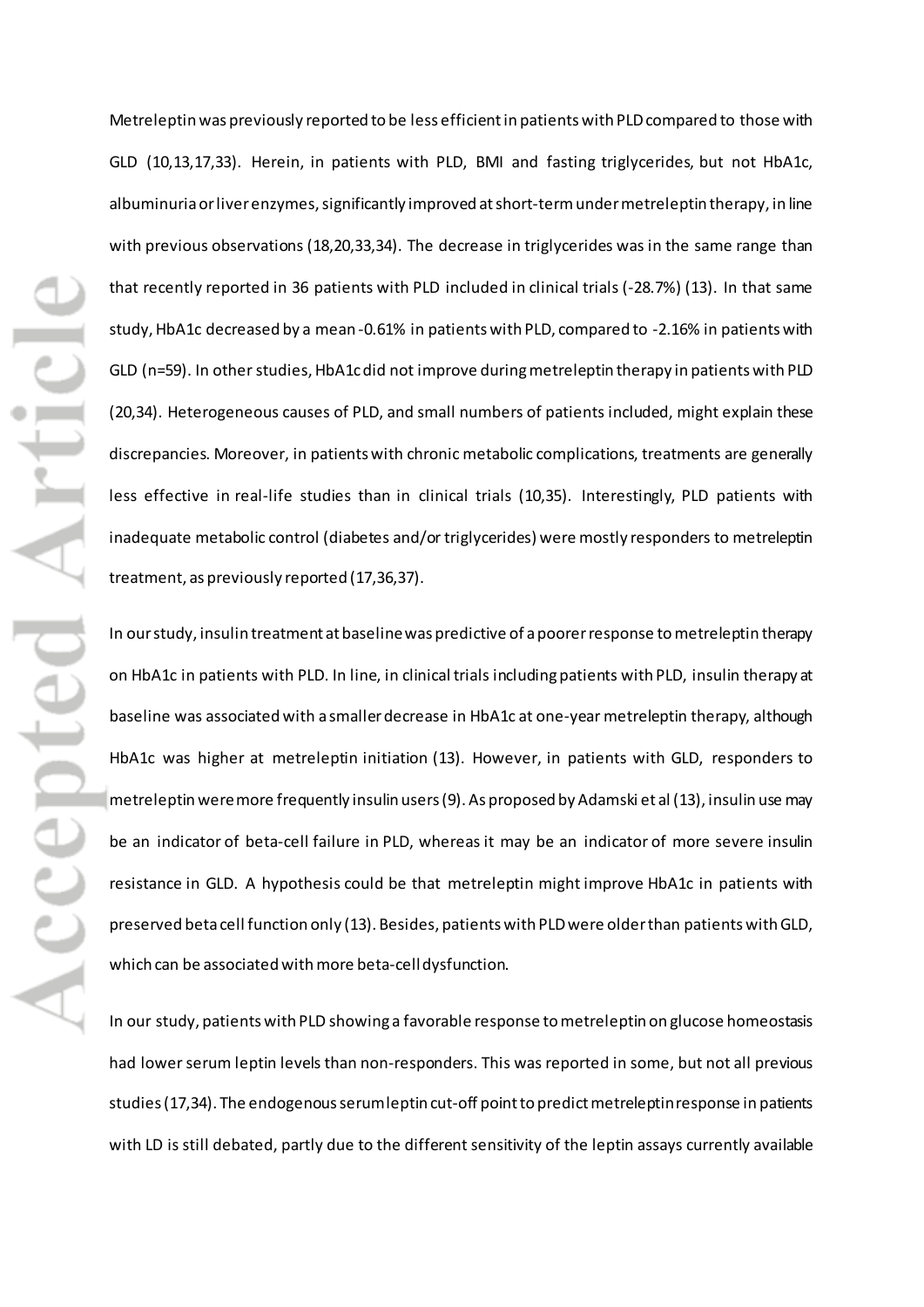ODENTA) Accepte

(28). Nevertheless, the baseline serum leptin level, assessed by the same assay, could be an important criterion for the indication of metreleptin therapy, as observed here. We failed to identify other predictive factors for metreleptin efficacy. Larger effectives of patients, as reached through international rare diseases registries (38) could help to understand the role of factors such as LD etiologies, genotypesinvolved, or specificities of body composition, on metreleptin response.

Interestingly, patients with GLD had a better response to metreleptin than those with PLD, whereas their metreleptin doses, corrected for weight, were lower. As patients with GLD had lower baseline leptin levels, we could have expected higher doses of metreleptin to get a favorable response. The need to increase the metreleptin dose in patients with PLD is an indirect sign of lower efficacy, which might be related to a state of relative "leptin-resistance".

Adverse events were rare during metreleptin therapy. As previously described, we report the development of anti-metreleptin autoantibodies in a patient with auto-immune GLD, leading to secondary inefficacy of metreleptin, and allergy to metreleptin in one patient(1,39). Deaths observed during follow-up were not considered to be related to metreleptin treatment, but rather to disease progression and severity. Three patients stopped metreleptin because of excessive constraints. This lack of compliance may result, at least in part, from the need to reconstitute the product from powder extemporaneously and to perform daily subcutaneous injections without pre-filled devices (15).

Seven patients were switched to GLP-1R agonists after cessation of metreleptin therapy. Due to the effects of GLP1-R agonists on fat mass and insulin resistance (40,41), metabolic improvements of diabetes, serum triglyceridesand/or hepatic steatosis, could have been expected, as reported in a few case reports (42,43). Nevertheless, we did not observe any additional metabolic benefit of GLP-1R agonistsfollowing metreleptin therapy in a real-life setting. Importantly, metreleptin was restarted in all three patients with GLD who were switched on GLP-1Ragonists, due to deterioration of glucose and triglycerides values. These data have to be considered with caution in thisvery low number of patients, who were not controlled for compliance. It will certainly be useful to compare metreleptin and GLP-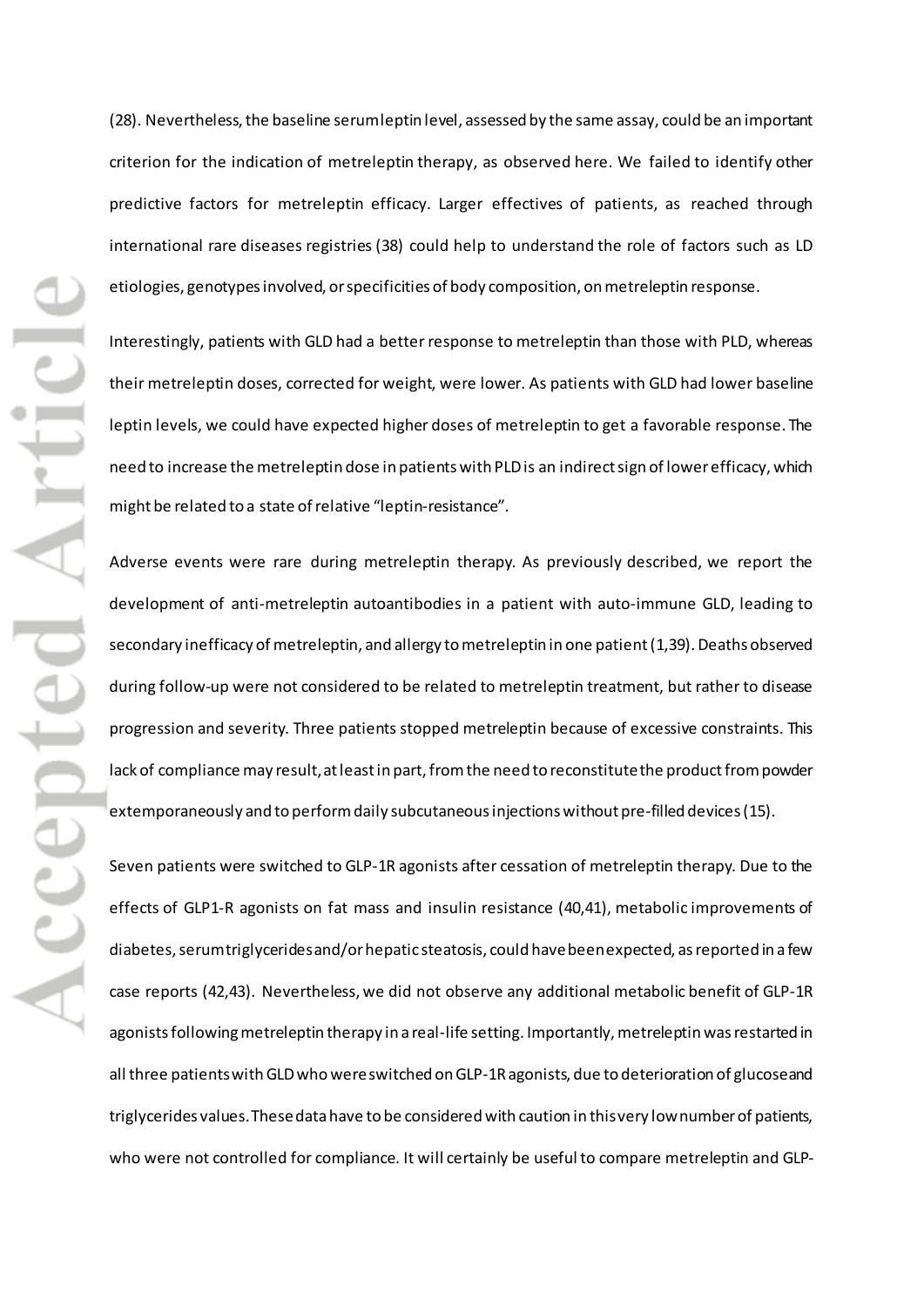Accepted Artic

1R agonist treatments in a larger cohort of patients. Similarly, efficacy of SGLT2-inhibitors (iSGLT2) on metabolic complications associated with LD has been described in two case reports only (44,45), and more data are needed regarding the use of this therapeutic drug class in lipodystrophy syndromes. Our study has some limitations, such as its retrospective setting. As it was conducted during an extended period (2009-2020) over which antidiabetic drugs have evolved,this could have biased some outcomes. However, in France, no new antidiabetic drugs were marketed between 2009 and 2020 (iSGLT2 were approved in April 2020). We did not have access to data about treatment's compliance, which represents a potentially confounding factor. Heterogeneity in the medical management of patients could have occurred, but this risk should be minor due to the close interactions of clinical centers within our National Rare Disease Reference network.

The results of our observational study point out that metreleptin treatment is efficient in patients with GLD. However, as highlighted by published guidelines (1,23), it should be given only to selected patients with PLD. Our study suggests that leptin levels, measured with the same assay, should be taken into account for this therapeutic decision. Metreleptin treatment should be regularly reevaluatedand stopped if inefficient. Patients with LD also may require stronger educational support. Studies on larger effectives and double-blind randomized controlled trials are needed to better evaluate the metabolic efficacy of metreleptin treatment in PLD, and to define predictive factors of response.

## **Acknowledgements**

We thank the patients who participated in this study, the nurses and all members of PRISIS network, and Amylin/Bristol-Myers Squibb/AstraZeneca and Aegerion Pharmaceuticals for generously providing metreleptin during the French compassionate program of metreleptin therapy. We thank Prof. Jean-Philippe Bastard and Dr Soraya Fellahi, AP-HP, Henri-Mondor Hospital, Department of Biochemistry-Pharmacology-Molecular Biology, Paris Est CréteilUniversity, France, for leptin measurements, and Dr Alice Guilleux, La Réunion University Hospital, Clinical Investigation Center and Department of Clinical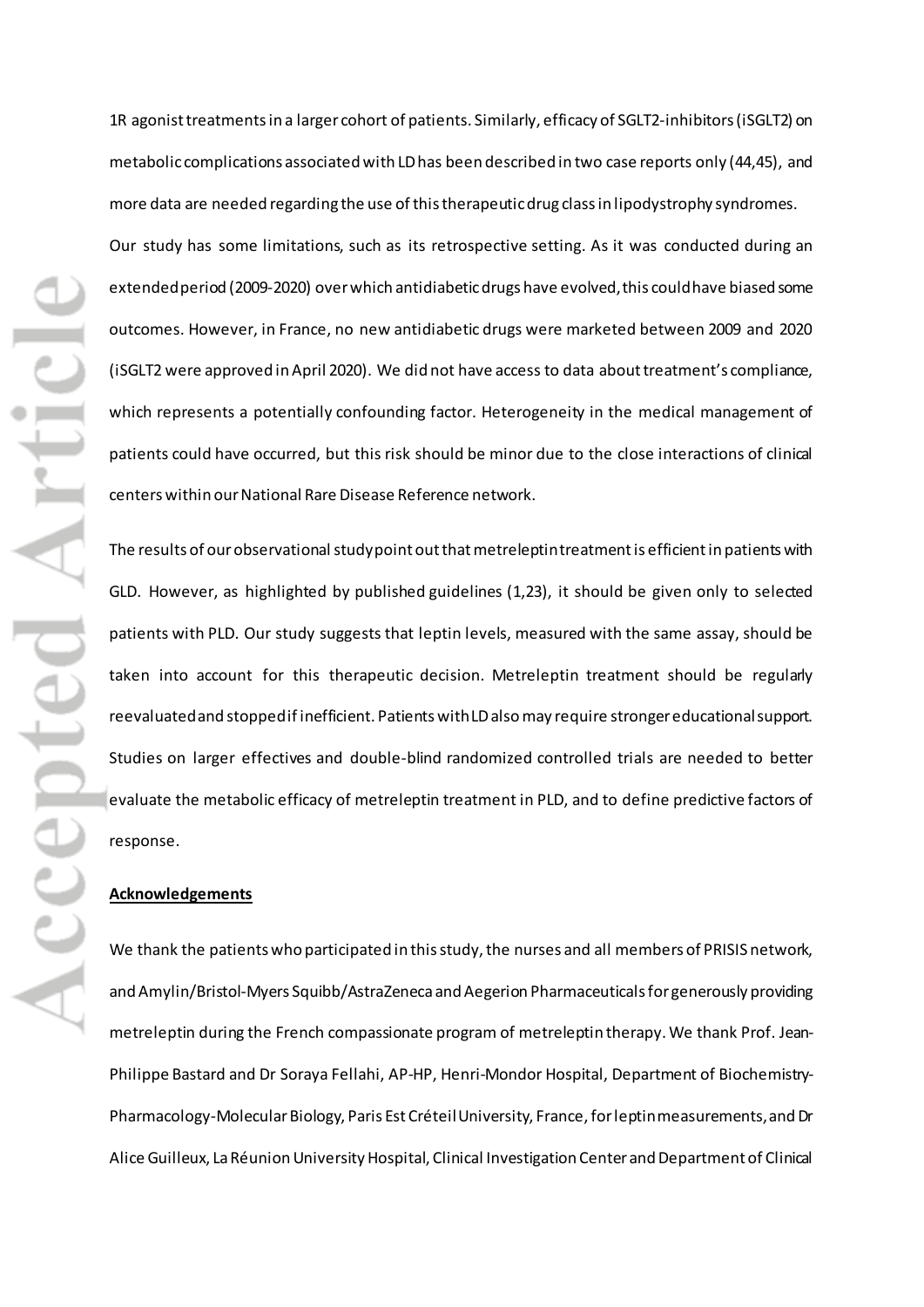Epidemiology, Inserm U1410, France, for statistical support. This work was supported by the French Ministry of Solidarity and Health, Assistance-Publique Hôpitaux de Paris and Sorbonne University, France.

## **Conflictsof interest**

Camille Vatier, Corinne Vigourouxand Marie-Christine Vantyghem report meeting fees from Aegerion Pharmaceuticals.Héléna Mosbah reports educational fees from Amryt.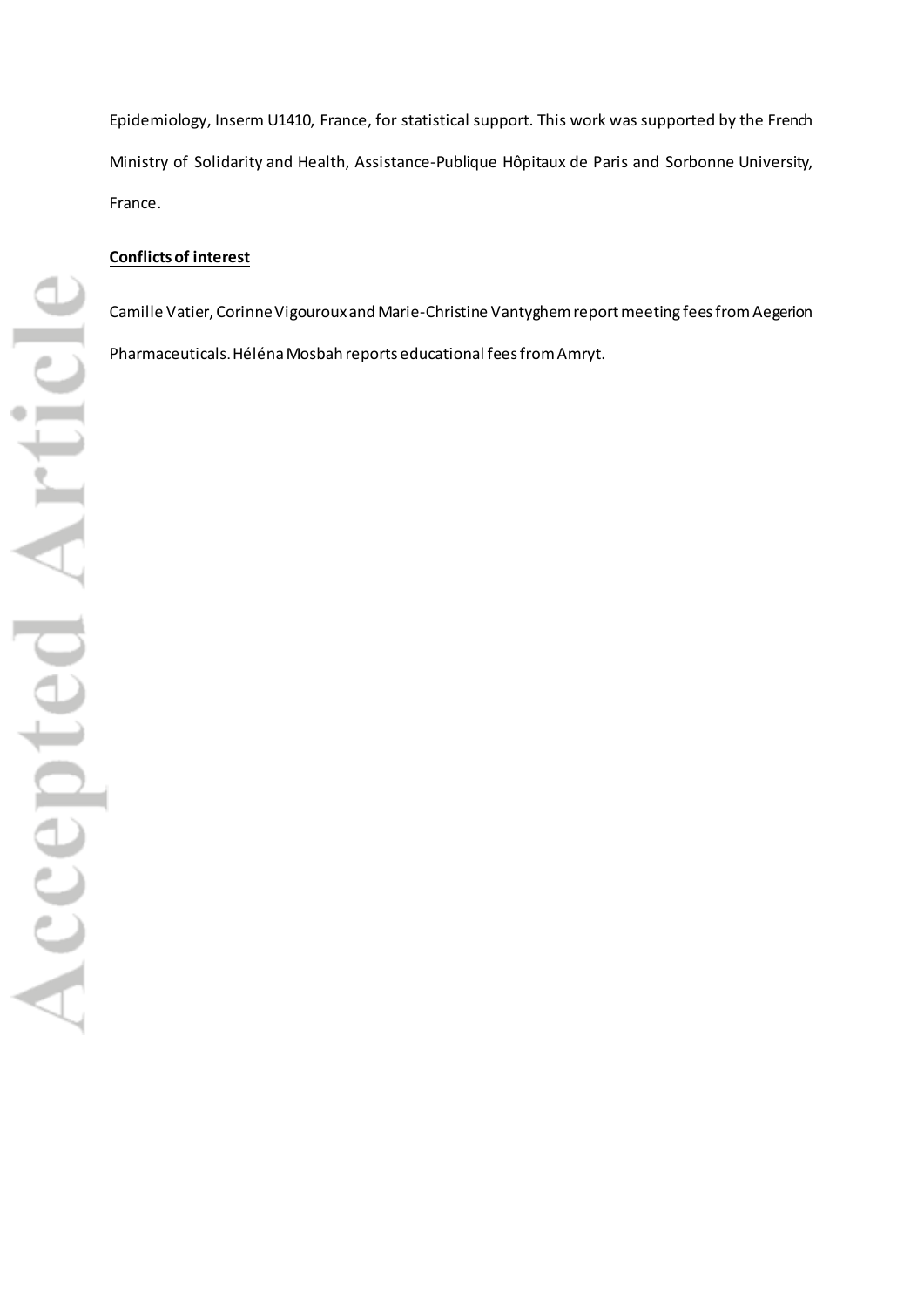## **Bibliography**

1. Brown RJ, Araujo-Vilar D, Cheung PT, Dunger D, Garg A, Jack M, et al. The Diagnosis and Management of Lipodystrophy Syndromes: A Multi-Society Practice Guideline. J Clin Endocrinol Metab. 2016;101(12):4500-11.

2. Fernández-Pombo A, Sánchez-Iglesias S, Cobelo-Gómez S, Hermida-Ameijeiras Á, Araújo-Vilar D. Familial partial lipodystrophy syndromes. Presse Medicale. 2021;104071.

3. Chiquette E, Oral EA, Garg A, Araújo-Vilar D, Dhankhar P. Estimating the prevalence of generalized and partial lipodystrophy: findings and challenges. Diabetes Metab Syndr Obes Targets Ther. 2017;10:375‑83.

4. Gonzaga-Jauregui C, Ge W, Staples J, Van Hout C, Yadav A, Colonie R, et al. Clinical and Molecular Prevalence of Lipodystrophy in an Unascertained Large Clinical Care Cohort. Diabetes. 2020;69(2):249‑58.

5. Ebihara K, Ogawa Y, Masuzaki H, Shintani M, Miyanaga F, Aizawa-Abe M, et al. Transgenic overexpression of leptin rescues insulin resistance and diabetes in a mouse model of lipoatrophic diabetes. Diabetes. 2001;50(6):1440‑8.

6. Colombo C, Cutson JJ, Yamauchi T, Vinson C, Kadowaki T, Gavrilova O, et al. Transplantation of adipose tissue lacking leptin is unable to reverse the metabolic abnormalities associated with lipoatrophy. Diabetes. 2002;51(9):2727‑33.

7. Chevalier B, Lemaitre M, Leguier L, Mapihan KL, Douillard C, Jannin A, et al. Metreleptin treatment of non-HIV lipodystrophy syndromes. Presse Medicale. 2021;104070.

8. Chan JL, Lutz K, Cochran E, Huang W, Peters Y, Weyer C, et al. Clinical effects of long-term metreleptin treatment in patients with lipodystrophy. Endocr Pract. 2011;17(6):922‑32.

9. Brown RJ, Oral EA, Cochran E, Araújo-Vilar D, Savage DB, Long A, et al. Long-term effectiveness and safety of metreleptin in the treatment of patients with generalized lipodystrophy. Endocrine. 2018;60(3):479‑89.

10. Araujo-Vilar D, Sánchez-Iglesias S, Guillín-Amarelle C, Castro A, Lage M, Pazos M, et al. Recombinant human leptin treatment in genetic lipodystrophic syndromes: the long-term Spanish experience. Endocrine. 2015;49(1):139‑47.

11. Petersen KF, Oral EA, Dufour S, Befroy D, Ariyan C, Yu C, et al. Leptin reverses insulin resistance and hepatic steatosis in patients with severe lipodystrophy. J Clin Invest. 2002;109(10):1345-50.

12. Oral EA, Simha V, Ruiz E, Andewelt A, Premkumar A, Snell P, et al. Leptin-replacement therapy for lipodystrophy. N Engl J Med. 2002;346(8):570‑8.

13. Adamski K, Cook K, Gupta D, Morris E, Tuttle E, Carr E, et al. Effects of metreleptin in patients with lipodystrophy with and without baseline concomitant medication use. Curr Med Res Opin. 2021 ;37(11):1881-1889

14. Cook K, Adamski K, Gomes A, Tuttle E, Kalden H, Cochran E, et al. Effects of Metreleptin on Patient Outcomes and Quality of Life in Generalized and Partial Lipodystrophy. J Endocr Soc. 2021;5(4):bvab019.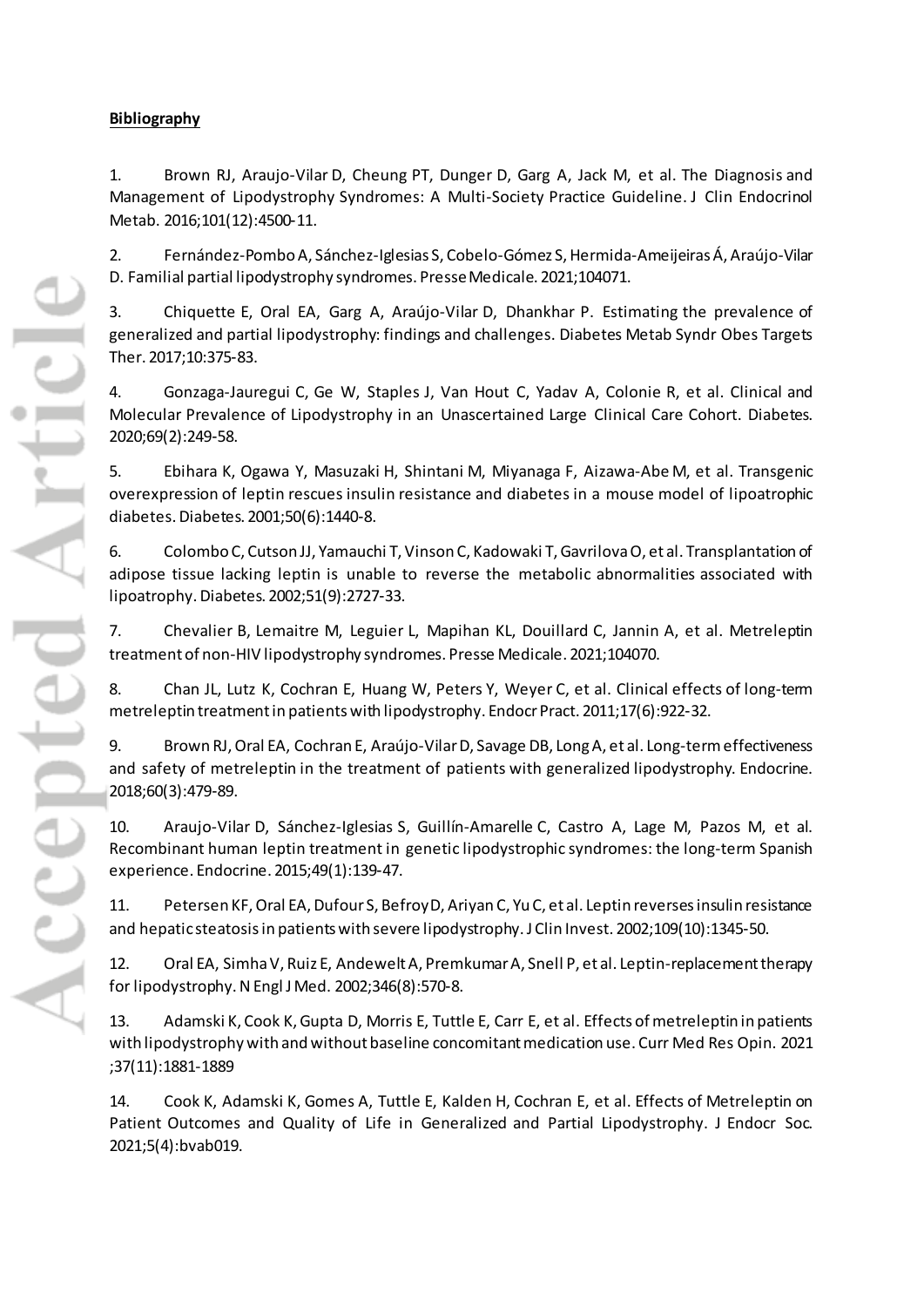15. Vatier C, Kalbasi D, Vantyghem M-C, Lascols O, Jéru I, Daguenel A, et al. Adherence with metreleptin therapy and health self-perception in patients with lipodystrophic syndromes. Orphanet J Rare Dis. 2019;14(1):177.

16. Simsir IY, Yurekli BS, Polat I, Saygili F, Akinci B. Metreleptin replacement treatment improves quality of life and psychological well-being in congenital generalized lipodystrophy. Natl Med J India. 2020;33(5):278‑80.

17. Diker-Cohen T, Cochran E, Gorden P, Brown RJ. Partial and generalized lipodystrophy: comparison of baseline characteristics and response to metreleptin. J Clin Endocrinol Metab. 2015;100(5):1802‑10.

18. Ajluni N, Dar M, Xu J, Neidert AH, Oral EA. Efficacy and Safety of Metreleptin in Patients with Partial Lipodystrophy: Lessons from an Expanded Access Program. J Diabetes Metab. 2016;7(3).

19. Chong AY, Lupsa BC, Cochran EK, Gorden P. Efficacy of leptin therapy in the different forms of human lipodystrophy. Diabetologia. 2010;53(1):27‑35.

20. Park JY, Javor ED, Cochran EK, DePaoli AM, Gorden P. Long-term efficacy of leptin replacement in patients with Dunnigan-type familial partial lipodystrophy. Metabolism. 2007;56(4):508‑16.

21. Oral EA, Gorden P, Cochran E, Araújo-Vilar D, Savage DB, Long A, et al. Long-term effectiveness and safety of metreleptin in the treatment of patients with partial lipodystrophy. Endocrine. 2019;64(3):500‑11.

22. Authorization for Myalepta from the European Medicines Agency: https://www.ema.europa.eu/en/medicines/human/EPAR/myalepta#authorisation-details-section. Accessed February, 14, 2022.

23. Recommendations from the Transparence Committee of the French National Authority for Health (HAS) on Metreleptin Therapy: https://www.has-sante.fr/jcms/c\_2913097/fr/myalepta. Accessed February, 14, 2022.

24. Vatier C, Fetita S, Boudou P, Tchankou C, Deville L, Riveline J, et al. One-year metreleptin improves insulin secretion in patients with diabetes linked to genetic lipodystrophic syndromes. Diabetes Obes Metab. 2016;18(7):693‑7.

25. National High Blood Pressure Education Program Working Group on High Blood Pressure in Children and Adolescents. The fourth report on the diagnosis, evaluation, and treatment of high blood pressure in children and adolescents. Pediatrics. 2004;114(2 Suppl 4th Report):555‑76.

26. Beltrand J, Lahlou N, Le Charpentier T, Sebag G, Leka S, Polak M, et al. Resistance to leptinreplacement therapy in Berardinelli-Seip congenital lipodystrophy: an immunological origin. Eur J Endocrinol. 2010;162(6):1083‑91.

27. Long-Term Efficacy of Leptin Replacement in Treatment of Lipodystrophy. clinicaltrials.gov; 2016. Report No.: NCT00025883 : https://clinicaltrials.gov/ct2/show/NCT00025883.

28. Meral R, Malandrino N, Walter M, Neidert AH, Muniyappa R, Oral EA, et al. Endogenous Leptin Concentrations Poorly Predict Metreleptin Response in Patients with Partial Lipodystrophy. J Clin Endocrinol Metab. 2021;dgab760.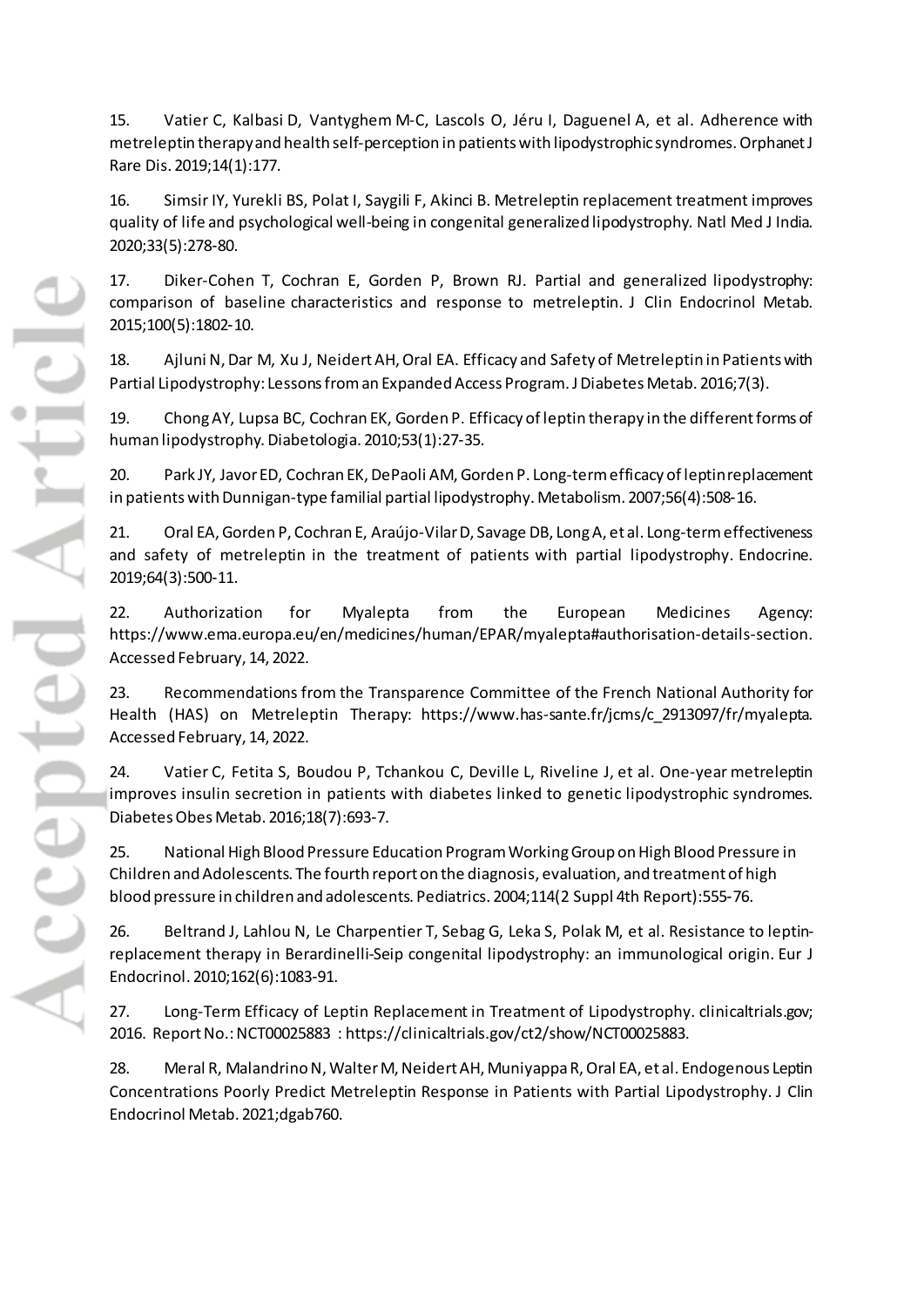29. Aotani D, Ebihara K, Sawamoto N, Kusakabe T, Aizawa-Abe M, Kataoka S, et al. Functional magnetic resonance imaging analysis of food-related brain activity in patients with lipodystrophy undergoing leptin replacement therapy. J Clin Endocrinol Metab. 2012;97(10):3663-71.

30. Grover A, Quaye E, Brychta RJ, Christensen J, Startzell MS, Meehan CA, et al. Leptin Decreases Energy Expenditure Despite Increased Thyroid Hormone in Patients With Lipodystrophy. J Clin Endocrinol Metab. 2021;106(10):e4163‑78.

31. Brown RJ, Valencia A, Startzell M, Cochran E, Walter PJ, Garraffo HM, et al. Metreleptinmediated improvements in insulin sensitivity are independent of food intake in humans with lipodystrophy. J Clin Invest. 2018;128(8):3504‑16.

32. Schlögl H, Müller K, Horstmann A, Miehle K, Püschel J, Villringer A, et al. Leptin Substitution in Patients With Lipodystrophy: Neural Correlates for Long-term Success in the Normalization of Eating Behavior. Diabetes. 2016;65(8):2179‑86.

33. Lee HL, Waldman MA, Auh S, Balow JE, Cochran EK, Gorden P, et al. Effects of Metreleptin on Proteinuria in Patients With Lipodystrophy. J Clin Endocrinol Metab. 2019;104(9):4169‑77.

34. Simha V, Subramanyam L, Szczepaniak L, Quittner C, Adams-Huet B, Snell P, et al. Comparison of efficacy and safety of leptin replacement therapy in moderately and severely hypoleptinemic patients with familial partial lipodystrophy of the Dunnigan variety. J Clin Endocrinol Metab. 2012;97(3):785‑92.

35. Thompson D. Replication of Randomized, Controlled Trials Using Real-World Data: What Could Go Wrong? Value Health J Int Soc Pharmacoeconomics Outcomes Res. 2021;24(1):112‑5.

36. Lambadiari V, Kountouri A, Maratou E, Liatis S, Dimitriadis GD, Karpe F. Case Report: Metreleptin Treatment in a Patient With a Novel Mutation for Familial Partial Lipodystrophy Type 3, Presenting With Uncontrolled Diabetes and Insulin Resistance. Front Endocrinol. 2021;12:684182.

37. Melzer F, Geisler C, Schulte DM, Laudes M. Rapid response to leptin therapy in a FPLD patient with a novel PPARG missense variant. Endocrinol Diabetes Metab Case Rep. 2021;EDM210082.

38.Von Schnurbein J, Adams C, Akinci B, Ceccarini G, D'Apice MR, Gambineri A, et al. European lipodystrophy registry: background and structure. Orphanet J Rare Dis. 2020;15(1):17.

39. Sollier C, Vatier C, Capel E, Lascols O, Auclair M, Janmaat S, et al. Lipodystrophic syndromes: From diagnosis to treatment. Ann Endocrinol. 2020;81(1):51‑60.

40. Knudsen LB, Lau J. The Discovery and Development of Liraglutide and Semaglutide. Front Endocrinol. 2019 Apr 12;10:155

41. Nauck MA, Quast DR, Wefers J, Meier JJ. GLP-1 receptor agonists in the treatment of type 2 diabetes -state-of-the-art. Mol Metab. 2020;101102.

42. Banning F, Rottenkolber M, Freibothe I, Seissler J, Lechner A. Insulin secretory defect in familial partial lipodystrophy Type 2 and successful long-term treatment with a glucagon-like peptide 1 receptor agonist. Diabet Med J Br Diabet Assoc. 2017;34(12):1792‑4.

43. Oliveira J, Lau E, Carvalho D, Freitas P. Glucagon-like peptide-1 analogues - an efficient therapeutic option for the severe insulin resistance of lipodystrophic syndromes: two case reports. J Med Case Reports. 2017;11(1):12.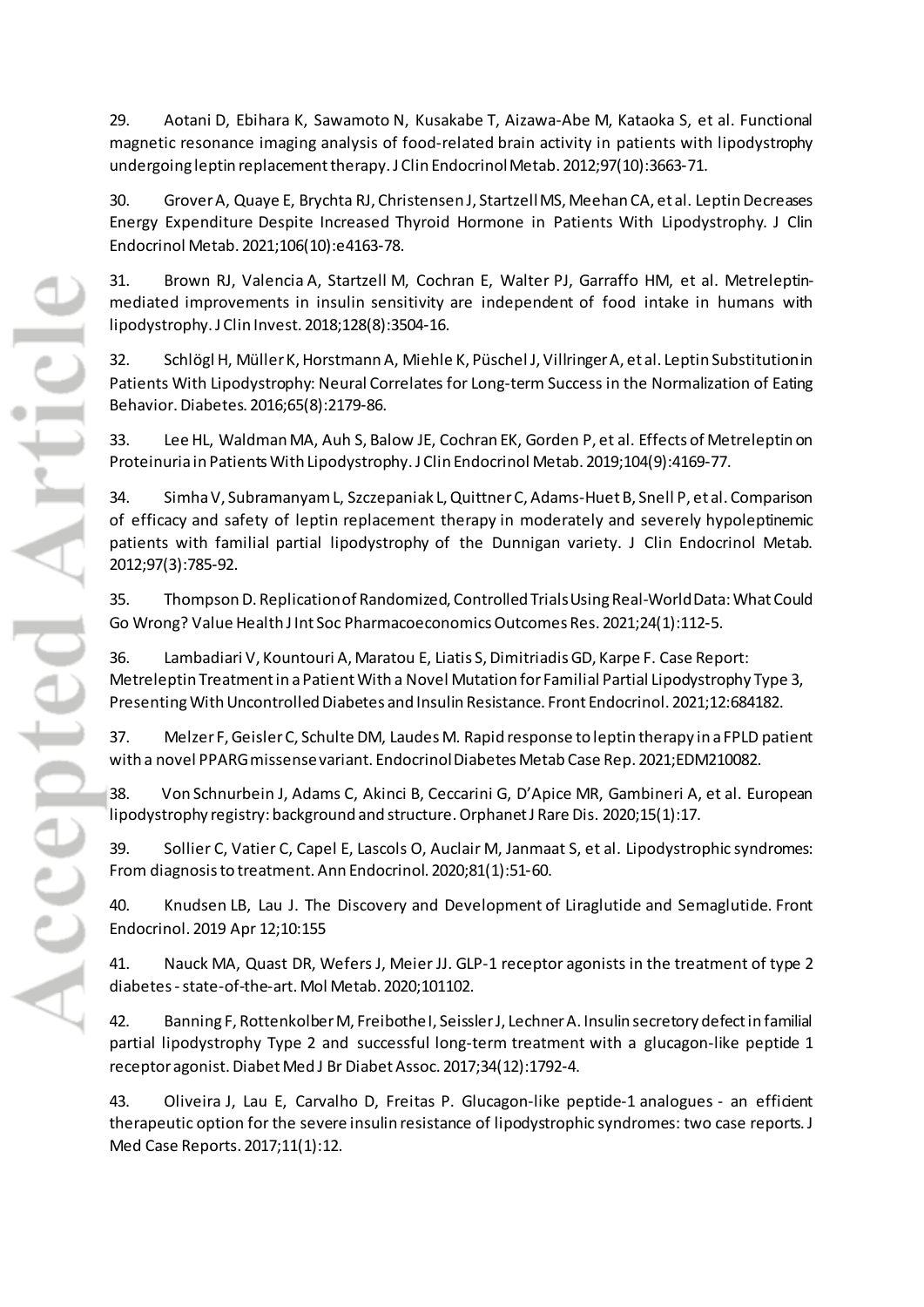44. Nagayama A, Ashida K, Watanabe M, Moritaka K, Sonezaki A, Kitajima Y, et al. Case Report: Metreleptin and SGLT2 Inhibitor Combination Therapy Is Effective for Acquired Incomplete Lipodystrophy. Front Endocrinol. 2021;12:690996.

45. González-Clavijo AM, Fierro-Maya LF, Muñoz-Loaiza JD, Perilla-Roa D, Pérez-Moreno EJ, Guzmán-Rojas JD, et al. Uso de metformina y un inhibidor de SGLT2 en el manejo de lipodistrofia congénita generalizada. Reporte de caso. Rev Fac Med. 68(4):639‑43.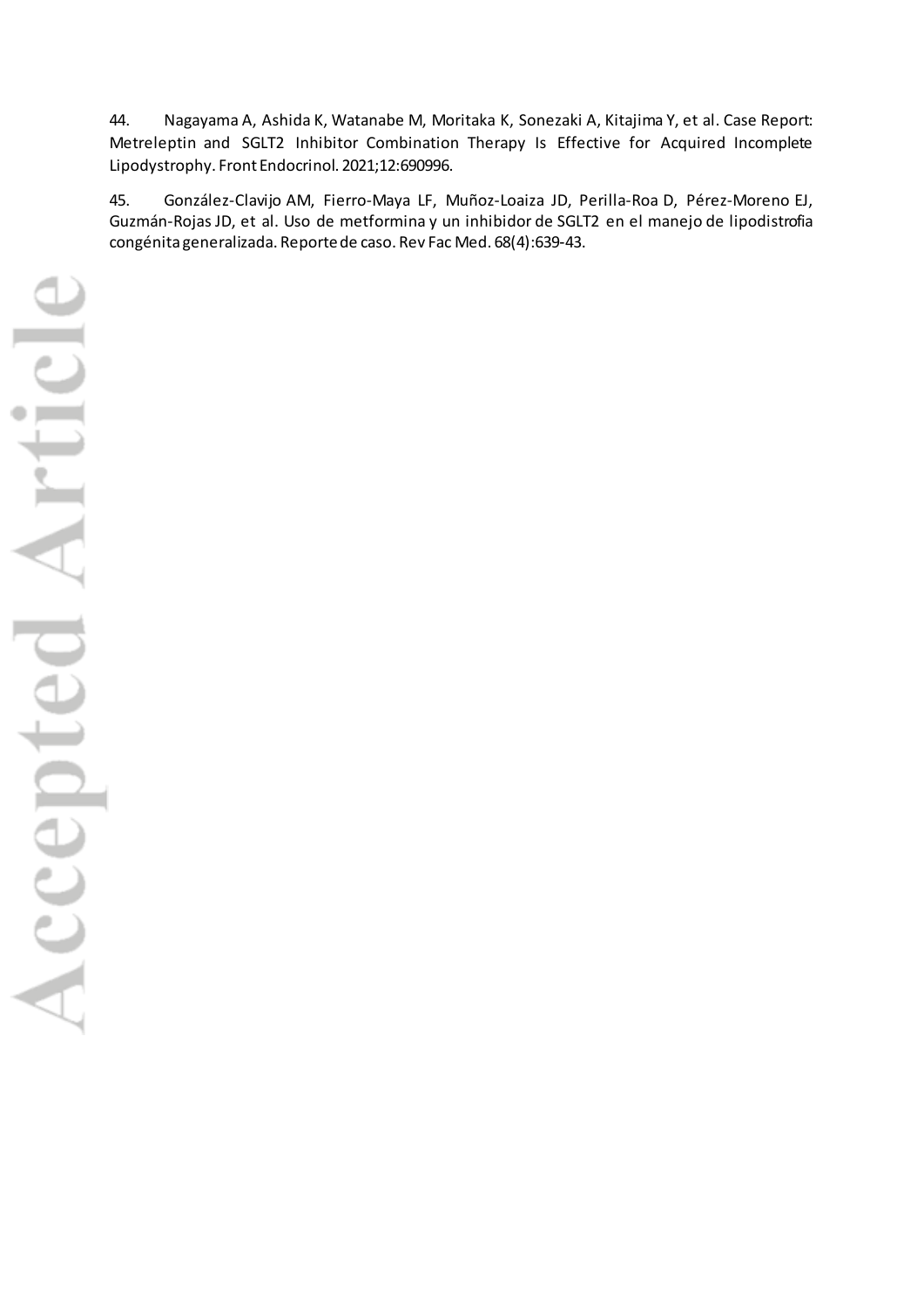## **Legends to figures:**

## **Figure 1: HbA1c (A,B) and triglycerides (C,D) during metreleptin treatment in patients with generalized lipodystrophy (GLD) at baseline, short-term and long-term.**

ns: non-significant. \*\*: p<0.01. \*\*\*: p< 0.001. \*\*\*\*: p<0.0001. Individual values are depicted as dots. Left panel: horizontal lines show median values and interquartile ranges.

## **Figure 2: HbA1c (A,B) and triglycerides (C,D) during metreleptin treatment in patients with partial lipodystrophy (PLD) at baseline, short-term and long-term.**

ns: non-significant. \*\*:p<0.01. Individual values are depicted as dots. Left panel : horizontal lines show median values and interquartile ranges.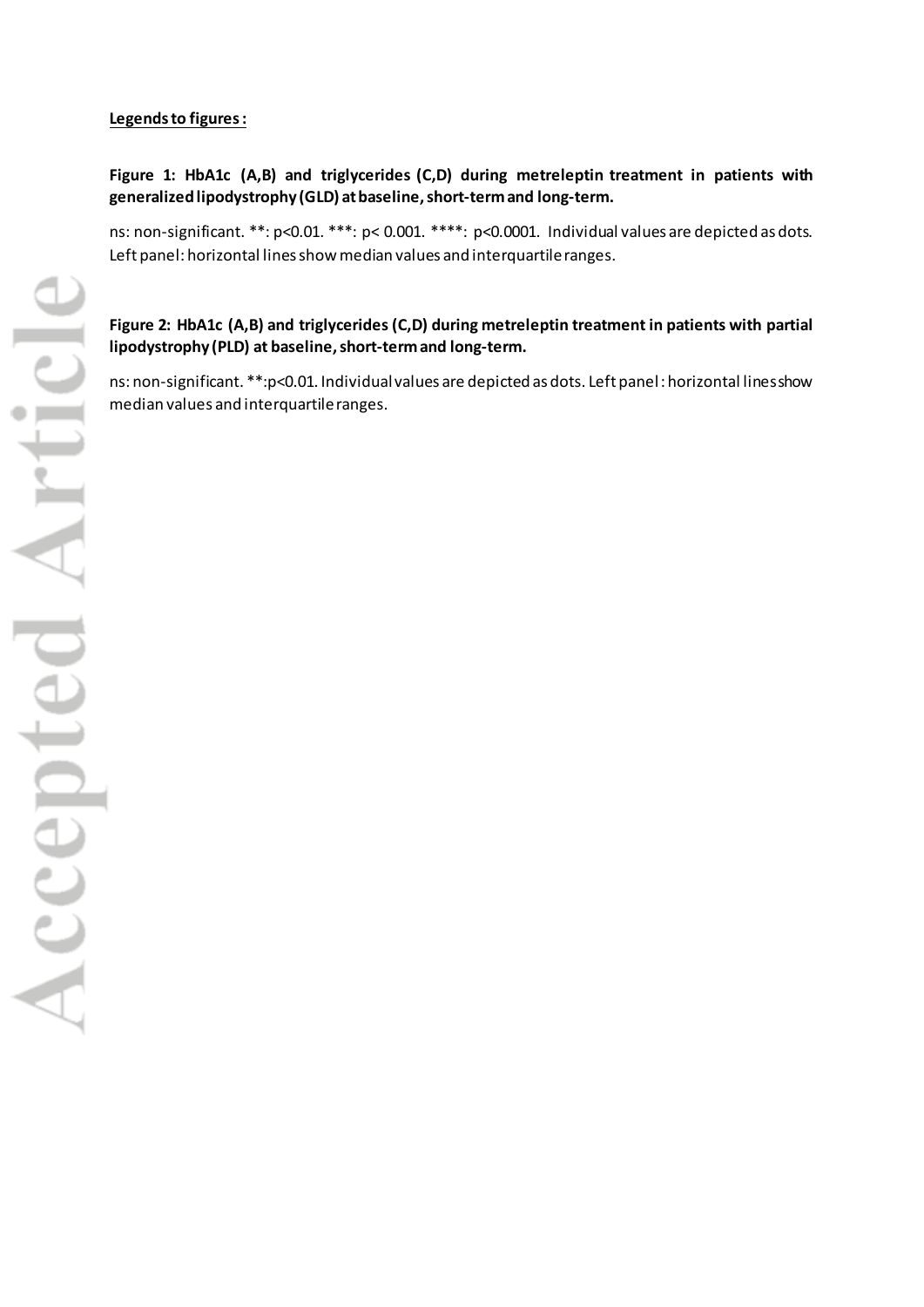## **Tables :**

## **Table 1: Patients' parameters at metreleptin initiation**

|                                                                  | Whole group of<br>metreleptin-treated     | Generalized<br>lipodystrophy              | Partial<br>lipodystrophy                  | p (Generalized vs partial<br>lipodystrophy groups) |
|------------------------------------------------------------------|-------------------------------------------|-------------------------------------------|-------------------------------------------|----------------------------------------------------|
|                                                                  | patients<br>$(n=47)$                      | (GLD, n=28)                               | (PLD, n=19)                               |                                                    |
| <b>General characteristics</b>                                   |                                           |                                           |                                           |                                                    |
| Women: $n$ (%)                                                   | 35/47 (75%)                               | 17/28 (61%)                               | 18/19 (95%)                               | 0.01                                               |
| Age (years)                                                      | 29.3 [16.6-47.6]                          | 17.7 [14.4-29.7]                          | 44.8 [31.3-51.0]                          | < 0.01                                             |
| Age at diagnosis of lipodystrophy (years)                        | $11.8$ [1.8-25.0] (n=46)                  | $4.0$ [0.0-12.0] (n=27)                   | 21.0 [16.0-45.0]                          | < 0.001                                            |
| Cause of lipodystrophy                                           |                                           |                                           |                                           |                                                    |
| Genetic(%)                                                       | 39/47 (83%)                               | 21/28 (75%)                               | 18/19 (95%)                               | 0.12                                               |
| Autoimmune (%)                                                   | 3/47(6%)                                  | 3/28(11%)                                 |                                           |                                                    |
| Unknown (%)                                                      | 5/47(11%)                                 | 4/28 (14%)                                | 1/19(5%)                                  | 0.64                                               |
| Anthropometry                                                    |                                           |                                           |                                           |                                                    |
| Weight (Z-score)                                                 |                                           |                                           |                                           | <b>NA</b>                                          |
| in patients < 18 years<br>Body Mass Index                        | $0.8$ [-0.4;1.1] (n=15)                   | $0.8$ [-0.4;1.1] (n=15)                   |                                           |                                                    |
| in patients > 18 years (kg/m <sup>2</sup> )                      | 23.8 [21.2-25.7] (n=32)                   | $21.1$ [19.3-23.1] (n=13)                 | 24.8 [23.1-26.0]                          | < 0.001                                            |
| Fat Mass (%)                                                     | 15.2 [9.8-21.4] (n=34)                    | $10.1$ [7.4-12.3] (n=18)                  | 17.9 [16.0-22.5]                          | < 0.001                                            |
| <b>Metabolic features</b>                                        |                                           |                                           |                                           |                                                    |
| Pretreatment leptin serum level (ng/mL)                          | $3.2$ [1.0-4.9] (n=42)                    | $1.7$ [0.4-3.3] (n=24)                    | $4.1$ [3.4-5.7] (n=18)                    | < 0.01                                             |
| Diabetes (%)                                                     | 44/47 (94%)                               | 25/28 (89%)                               | 19/19 (100%)                              | 0.26                                               |
| Hypertension (%)                                                 | 25/47 (53%)                               | 13/28 (46%)                               | 12/19 (63%)                               | 0.37                                               |
| Dyslipidemia(%)                                                  | 41/47 (87%)                               | 23/28 (82%)                               | 18/19 (95%)                               | 0.38                                               |
| Age at diagnosis of diabetes (years)                             | 17.5 [11.6-24.5] (n=44)                   | 13.0 $[9.0 - 20.0]$ (n=25)                | 21.0 [16.0-37.0]                          | < 0.001                                            |
| Patients treated with insulin:                                   |                                           |                                           |                                           |                                                    |
| n (% of patients with diabetes)                                  | 29/44 (66%)                               | 17/25 (68%)                               | 12/19 (63%)                               | >0.99                                              |
| Daily insulin dose (U/kg)<br>HbA1c at metreleptin initiation (%) | $2.0$ [0.9-3.5] (n=28)<br>$8.1$ [7.1-9.9] | $1.3$ [0.8-3.5] (n=16)<br>$8.4$ [6.5-9.9] | $2.7$ [1.1-3.7] (n=12)<br>$7.7$ [7.1-9.1] | 0.64<br>0.78                                       |
| Lipids                                                           |                                           |                                           |                                           |                                                    |
|                                                                  |                                           |                                           |                                           |                                                    |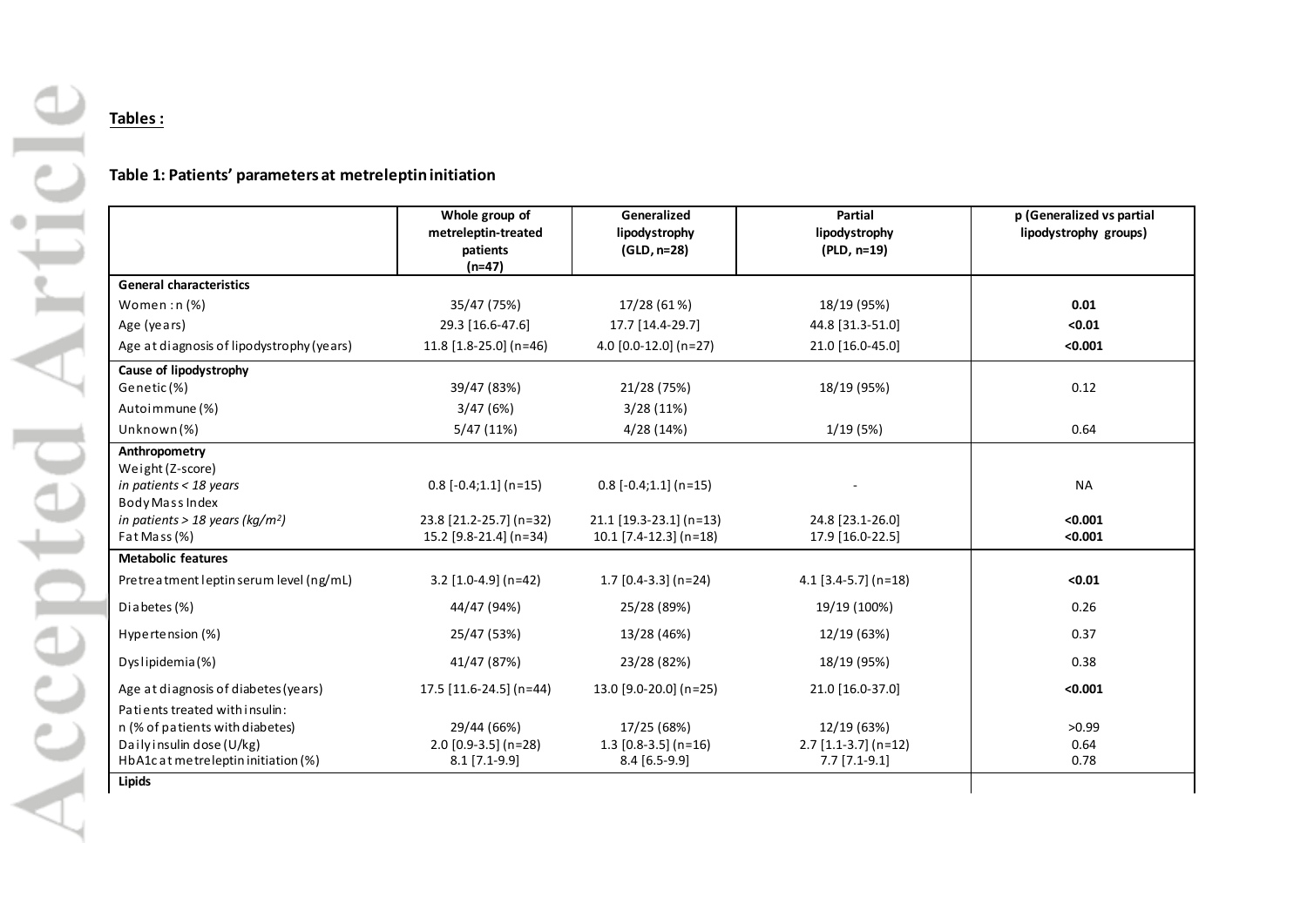| Patients on lipid-lowering drug: n, (%) | 28/47 (60%)                 | 10/28 (36%)               | 18/19 (95%)               | < 0.001 |
|-----------------------------------------|-----------------------------|---------------------------|---------------------------|---------|
| Total cholesterol (mmol/L)              | 4.6 $[3.9 - 5.7]$ (n=46)    | $4.6$ [3.9-4.9]           | $4.6$ [3.9-6.5] (n=18)    | 0.61    |
| Serum triglycerides (mmol/L)            | $3.6$ [1.8-9.6]             | $3.6$ [1.7-8.5]           | $3.3$ [1.9-9.9]           | 0.48    |
| LDL-cholesterol (mmol/L)                | $2.3$ [1.8-2.8] (n=29)      | $2.3$ [1.5-3.1] (n=17)    | $2.3$ [1.8-2.8] (n=12)    | 0.96    |
| HDL-cholesterol (mmol/L)                | $0.8$ [0.5-1.0] (n=46)      | $0.8$ [0.5-1.0]           | $0.8$ [0.5-0.8] (n=18)    | 0.33    |
| Liver enzymes                           |                             |                           |                           |         |
| ASAT (IU/L) (N: 6-35)                   | $31.0$ [24.0-44.0] (n=43)   | $31.0$ [24.5-49.5] (n=25) | $30.5$ [20.8-39.5] (n=18) | 0.42    |
| ALAT (IU/L) (N: 8-43)                   | 42.0 $[24.8 - 66.0]$ (n=46) | 57.0 [24.0-81.0] (n=27)   | 39.0 [25.0-59.0]          | 0.29    |
| GGT (IU/L) (N: 6-45)                    | 45.0 [29.0-72.0] (n=43)     | 42.5 [27.5-65.8] (n=24)   | 61.0 [32.0-84.0]          | 0.32    |
| Kidney parameters                       |                             |                           |                           |         |
| Serum creatinine $(\mu \text{mol/L})$   | 55.5 [45.0-68.3] (n=44)     | 48.0 [35.0-61.5] (n=25)   | 64.0 [54.0-70.0]          | < 0.01  |
| Albuminuria (mg/L)                      | 21.3 [7.9-277.3] (n=40)     | 72.5 [13.3-488.0] (n=22)  | $11.5$ [4.0-69.1] (n=18)  | 0.05    |

Results are expressed as median [25% percentile-75% percentile] for quantitative variables and as number (n) and percentage (%) for qualitative variables. Results are from all patients unless specified (n). Diabetes is defined by HbA1c ≥ 6.5 % or antidiabetic treatment. Hypertension is defined by systolic blood pressure ≥ 140 mmHg and/or diastolic blood pressure ≥ 90 mmHg or antihypertensive treatment. Dyslipidemia is defined by serum triglycerides ≥ 1.7 mmol/L, LDL cholesterol ≥ 4.88 mmol/L, HDL cholesterol ≤ 1.03 mmol/L (men) or ≤ 1.28 mmol/L (women) or lipidlowering therapy. NA: Non-Applicable; N: normal values. p values are obtained from Wilcoxon tests for quantitative variables and from chi-square tests for qualitative variables.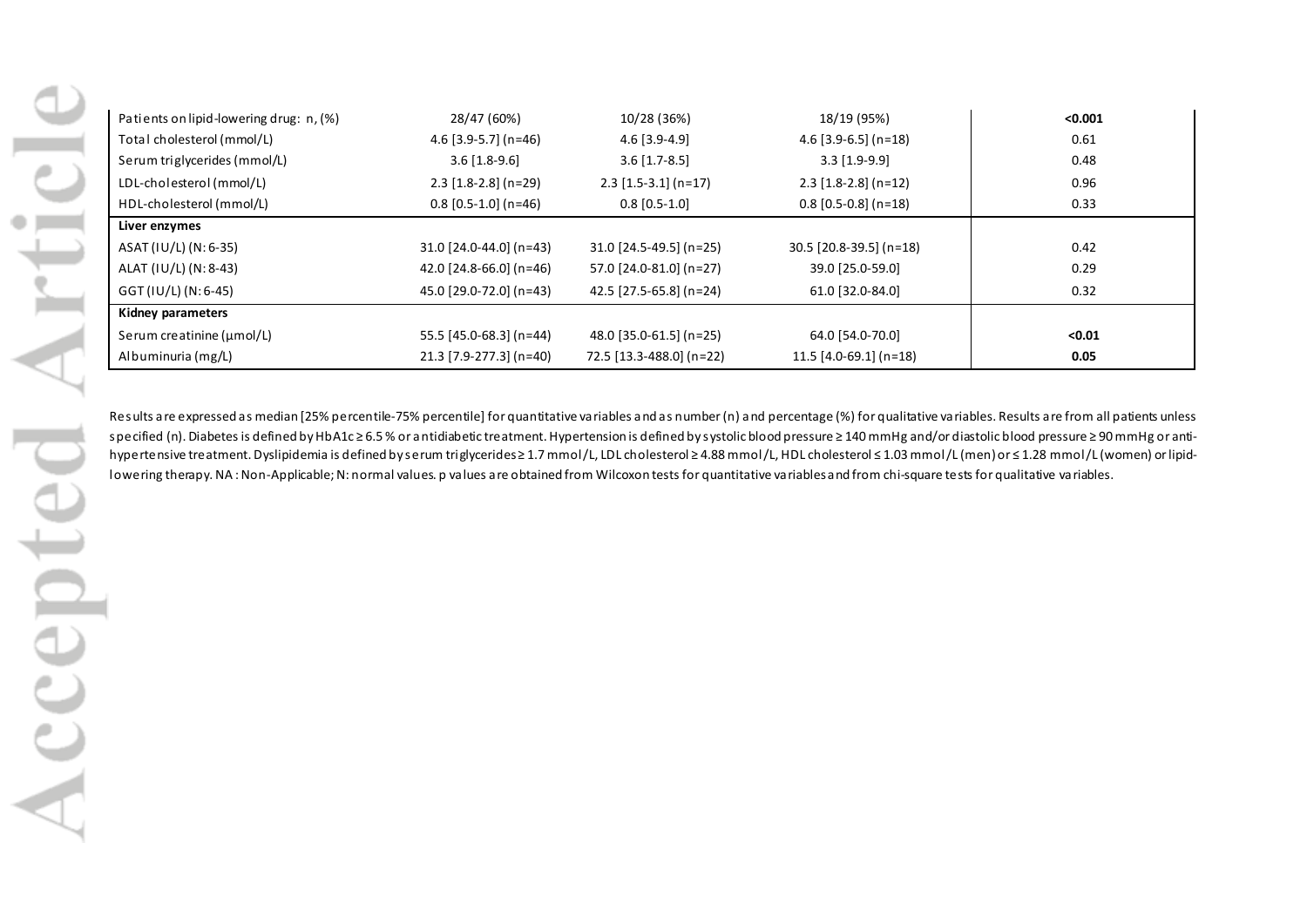|                                                                                | At baseline<br>(before metreleptin initiation)<br>$(n=28)$ | Short-term<br>response<br>$(n=28)$ | Long-term<br>response<br>$(n=20)$ | p baseline<br>vs short-<br>term<br>response | p baseline<br>vs long-<br>term<br>response |
|--------------------------------------------------------------------------------|------------------------------------------------------------|------------------------------------|-----------------------------------|---------------------------------------------|--------------------------------------------|
| Anthropometrics                                                                |                                                            |                                    |                                   |                                             |                                            |
| Weight (Zscore)<br>$<$ 18 years (n=15)<br>Body Mass Index (kg/m <sup>2</sup> ) | $0.8[-0.4;1.1]$                                            | $0.4[-1.7;1.2]$                    | $0.5$ [-1.2;1.1] (n=9)            | $0.01$                                      | 0.02                                       |
| $> 18$ years (n=13)                                                            | 21.1 [19.3-23.1]                                           | 19.1 [18.5-22.2]                   | 19.0 [18.0-22.2] (n=8)            | $0.01$                                      | 0.05                                       |
| Glucose homeostasis                                                            |                                                            |                                    |                                   |                                             |                                            |
| $HbA1c$ $(*)$                                                                  | 8.4 [6.5-9.9]                                              | $6.8$ [5.6-7.4] (n=23)             | $6.9$ [5.5-8.7]                   | < 0.0001                                    | < 0.01                                     |
| Patients on insulin: n (% of patients with diabetes)                           | 17/25 (68%)                                                | 12/25 (46%)                        | 10/20 (50%)                       | 0.41                                        | 0.56                                       |
| Daily insulin dose according to weight (IU/kg)                                 | $1.3$ [0.8-3.5] (n=16)                                     | $1.0$ [0.4-2.4] (n=11)             | $1.1$ [0.5-3.7] (n=9)             | < 0.01                                      | 0.69                                       |
| Number of antidiabetic therapeutic classes used<br>(exceptinsulin)             | $1.0 [0.0-1.0]$                                            | $1.0 [0.0-1.0]$                    | $1.0$ [1.0-1.0]                   | >0.99                                       | 0.34                                       |
| Lipids                                                                         |                                                            |                                    |                                   |                                             |                                            |
| Serum triglycerides (mmol/L)                                                   | $3.6$ [1.7-8.5]                                            | $2.2$ [1.1-3.7] (n=23)             | $1.9$ [1.3-3.3] (n=19)            | < 0.001                                     | < 0.01                                     |
| Total cholesterol (mmol/L)                                                     | 4.6 [3.9-4.9]                                              | $3.5$ [3.6-4.3] (n=23)             | $3.8$ [3.5-4.5] (n=15)            | 0.02                                        | < 0.01                                     |
| LDL-cholesterol (mmol/L)                                                       | $2.3$ [1.5-3.1] (n=17)                                     | $2.2$ [1.9-2.4] (n=18)             | $2.2$ [1.7-2.6] (n=18)            | 0.80                                        | 0.68                                       |
| HDL-cholesterol (mmol/L)                                                       | $0.8$ [0.5-1.0]                                            | $0.8$ [0.6-0.9] (n=23)             | $0.8$ [0.7-1.1] (n=17)            | 0.47                                        | 0.06                                       |
| Patients on lipid-lowering drugs: n (%)                                        | 10/28 (36%)                                                | 8/20 (44%)                         | 7/17(41%)                         | 0.77                                        | 0.76                                       |
| Liver enzymes                                                                  |                                                            |                                    |                                   |                                             |                                            |
| ASAT (IU/L) (N 6-35)                                                           | 31.0 [24.5-49.5] (n=25)                                    | 27.0 [22.0-33.0] (n=19)            | 32.5 [24.7-65.7] (n=18)           | < 0.01                                      | 0.12                                       |
| ALAT (IU/L) (N 8-43)                                                           | 57.0 [24.0-81.0] (n=27)                                    | 27.0 [20.0-57.0] (n=19)            | 51.5 [23.5-82.5] (n=18)           | < 0.01                                      | 0.26                                       |
| GGT (IU/L) (N 6-45)                                                            | 42.5 [27.5-65.8] (n=24)                                    | 32.5 [17.2-62.0] (n=16)            | 42.0 [22.0-65.7]                  | 0.15                                        | 0.29                                       |
| Kidney parameters                                                              |                                                            |                                    |                                   |                                             |                                            |
| Serum creatinine (µmol/L)                                                      | 48.0 [35.0-61.5] (n=25)                                    | 57.5 [38.0-87.0] (n=16)            | 53.0 [50.0-97.0] (n=11)           | 0.15                                        | 0.31                                       |
| Albuminuria (mg/L)                                                             | 72.5 [13.3-488.0] (n=22)                                   | 42.1 [19.9-81.7] (n=16)            | 54.0 [20.0-94.5] (n=13)           | 0.01                                        | 0.73                                       |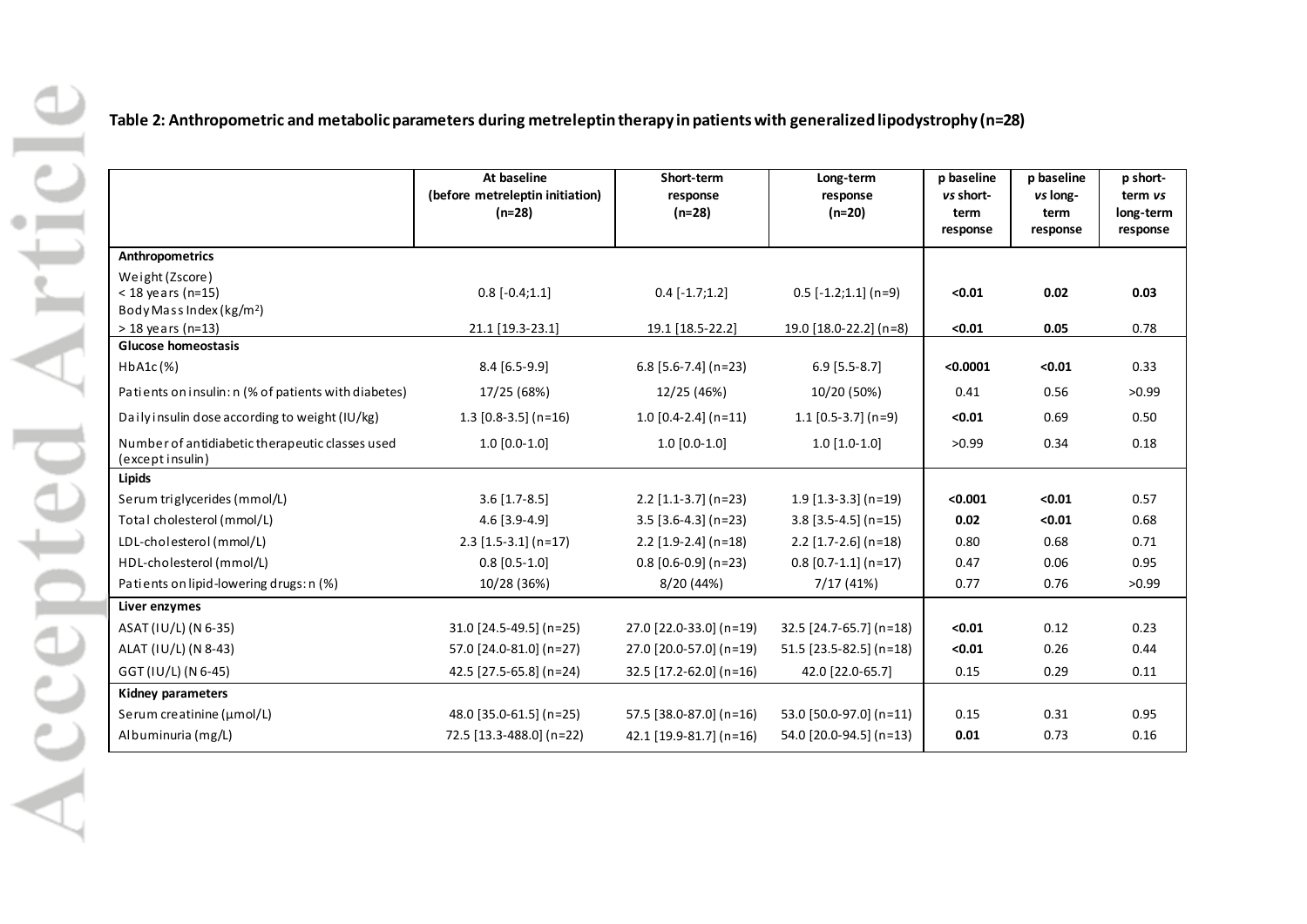Results are expressed as median [25% percentile-75% percentile] for quantitative variables and as number (n) and percentage (%) for qualitative variables. Results are from all patients unless specified (n). Diabetes is defined by HbA1c ≥ 6.5 % or antidiabetic treatment. Hypertension is defined by systolic blood pressure ≥ 140 mmHg and/or diastolic blood pressure ≥ 90 mmHg or antihypertensive treatment. Dyslipidemia is defined by serum triglycerides ≥ 1.7 mmol/L, LDL cholesterol ≥ 4.88 mmol/L, HDL cholesterol ≤ 1.03 mmol/L (men) or ≤ 1.28 mmol/L (women) or lipidlowering therapy. N: normal values. p values are obtained from Wilcoxon tests for quantitative variables and from chi-square tests for qualitative variables.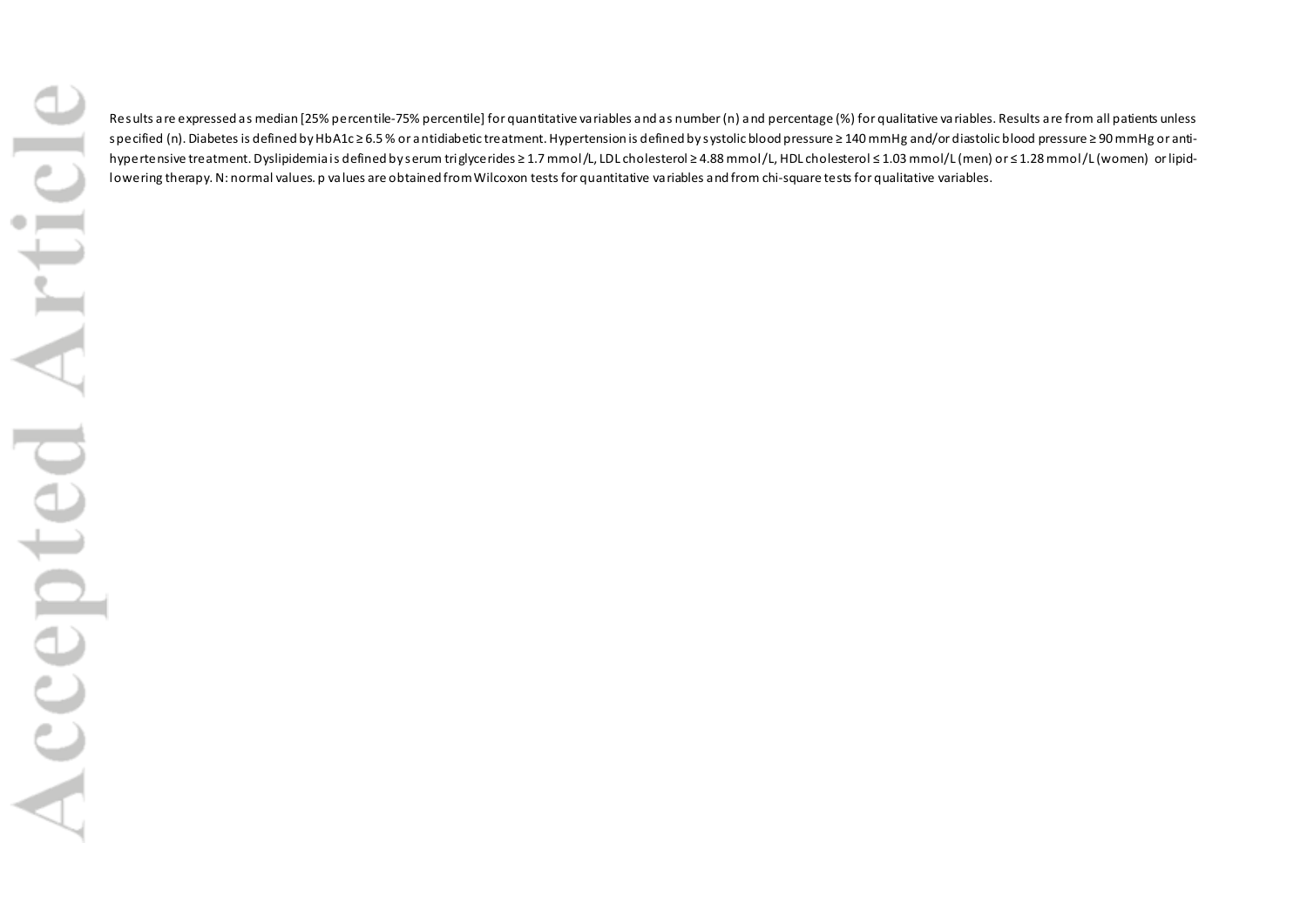**Table 3: Anthropometric and metabolic parameters during metreleptin therapy in patients with partial lipodystrophy (n=19)**

|                                                                    | At baseline (before<br>metreleptin initiation)<br>$(n=19)$ | Short-term<br>response $(n=19)$ | Long-term<br>response (n=16) | p baseline vs<br>short term<br>response | p baseline vs<br>long term<br>response | p short term vs<br>long term response |
|--------------------------------------------------------------------|------------------------------------------------------------|---------------------------------|------------------------------|-----------------------------------------|----------------------------------------|---------------------------------------|
| Anthropometrics                                                    |                                                            |                                 |                              |                                         |                                        |                                       |
| Body Mass Index (kg/m <sup>2</sup> ) > 18 years                    | 24.8 [23.1-26.0]                                           | 23.9 [22.1-25.7] (n=17)         | 23.5 [21.5-25.9]             | 0.03                                    | 0.02                                   | 0.37                                  |
| <b>Glucose homeostasis</b>                                         |                                                            |                                 |                              |                                         |                                        |                                       |
| $HbA1c$ $(\%)$                                                     | $7.7$ [7.1-9.1]                                            | $7.7$ [7.4-9.5] (n=18)          | $8.0$ [7.6-8.5]              | 0.45                                    | 0.73                                   | 0.29                                  |
| Patients treated with insulin: n (% of patients<br>with diabetes)  | 12/19 (63%)                                                | 12/19 (63%)                     | 11/16 (48%)                  | >0.99                                   | >0.99                                  | >0.99                                 |
| Daily insulin dose according to weight (IU/kg)                     | $2.7$ [1.1-3.7] (n=12)                                     | $1.0$ [0.8-3.1] (n=9)           | $1.8$ [0.8-4.0] (n=11)       | 0.13                                    | 0.38                                   | 0.38                                  |
| Number of antidiabetic therapeutic classes used<br>(exceptinsulin) | $2.0$ [1.0-2.0]                                            | $1.0$ [1.0-2.0]                 | $1.5$ [1.0-2.7]              | 0.12                                    | >0.99                                  | 0.19                                  |
| Lipids                                                             |                                                            |                                 |                              |                                         |                                        |                                       |
| Serum triglycerides (mmol/L)                                       | $3.3$ [1.9-9.9]                                            | $2.5$ [1.6-5.3]                 | $5.2$ [2.2-11.3]             | < 0.01                                  | 0.94                                   | 0.08                                  |
| Total cholesterol (mmol/L)                                         | 4.6 $[3.9-6.5]$ (n=18)                                     | $3.8$ [3.4-5.5] (n=14)          | $4.9$ [3.9-5.5] (n=12)       | 0.51                                    | 0.85                                   | 0.30                                  |
| LDL-cholesterol (mmol/L)                                           | $2.3$ [1.8-2.8] (n=12)                                     | $2.0$ [1.6-2.6] (n=11)          | $1.9$ [1.5-3.8] (n=10)       | 0.76                                    | >0.99                                  | 0.03                                  |
| HDL-cholesterol (mmol/L)                                           | $0.8$ [0.5-0.8] (n=18)                                     | $0.9$ [0.8-0.9] (n=14)          | $0.8$ [0.4-1.0] (n=15)       | 0.05                                    | 0.80                                   | >0.99                                 |
| Patients treated with lipid-lowering drugs: n (%)                  | 18/19 (95%)                                                | 13/14 (93%)                     | 14/14 (100%)                 | >0.99                                   | >0.99                                  | >0.99                                 |
| Liver enzymes                                                      |                                                            |                                 |                              |                                         |                                        |                                       |
| ASAT (IU/L) (N 6-35)                                               | 30.5 [20.8-39.5] (n=18)                                    | 30.5 [21.0-37.0] (n=12)         | 31.5 [24.2-54.0] (n=12)      | 0.45                                    | 0.78                                   | 0.58                                  |
| ALAT (IU/L) (N 8-43)                                               | 39.0 [25.0-59.0]                                           | 35.5 [24.5-70.2] (n=14)         | 46.0 [30.5-64.7] (n=12)      | 0.66                                    | 0.42                                   | 0.28                                  |
| GGT (IU/L) (N 6-45)                                                | 61.0 [32.0-84.0]                                           | 48.0 [25.0-81.0] (n=15)         | 46.0 [23.0-74.0] (n=11)      | 0.41                                    | 0.94                                   | 0.39                                  |
| <b>Kidney parameters</b>                                           |                                                            |                                 |                              |                                         |                                        |                                       |
| Serum creatinine (µmol/L)                                          | 64.0 [54.0-70.0]                                           | 58.0 [54.0-68.0] (n=15)         | 70.0 [60.0-93.0] (n=15)      | 0.41                                    | 0.15                                   | 0.03                                  |
| Albuminuria (mg/L)                                                 | 11.5 $[4.0 - 69.1]$ (n=18)                                 | 16.8 [12.2-72.0] (n=14)         | 24.0 [11.0-143.7] (n=15)     | 0.59                                    | 0.81                                   | 0.07                                  |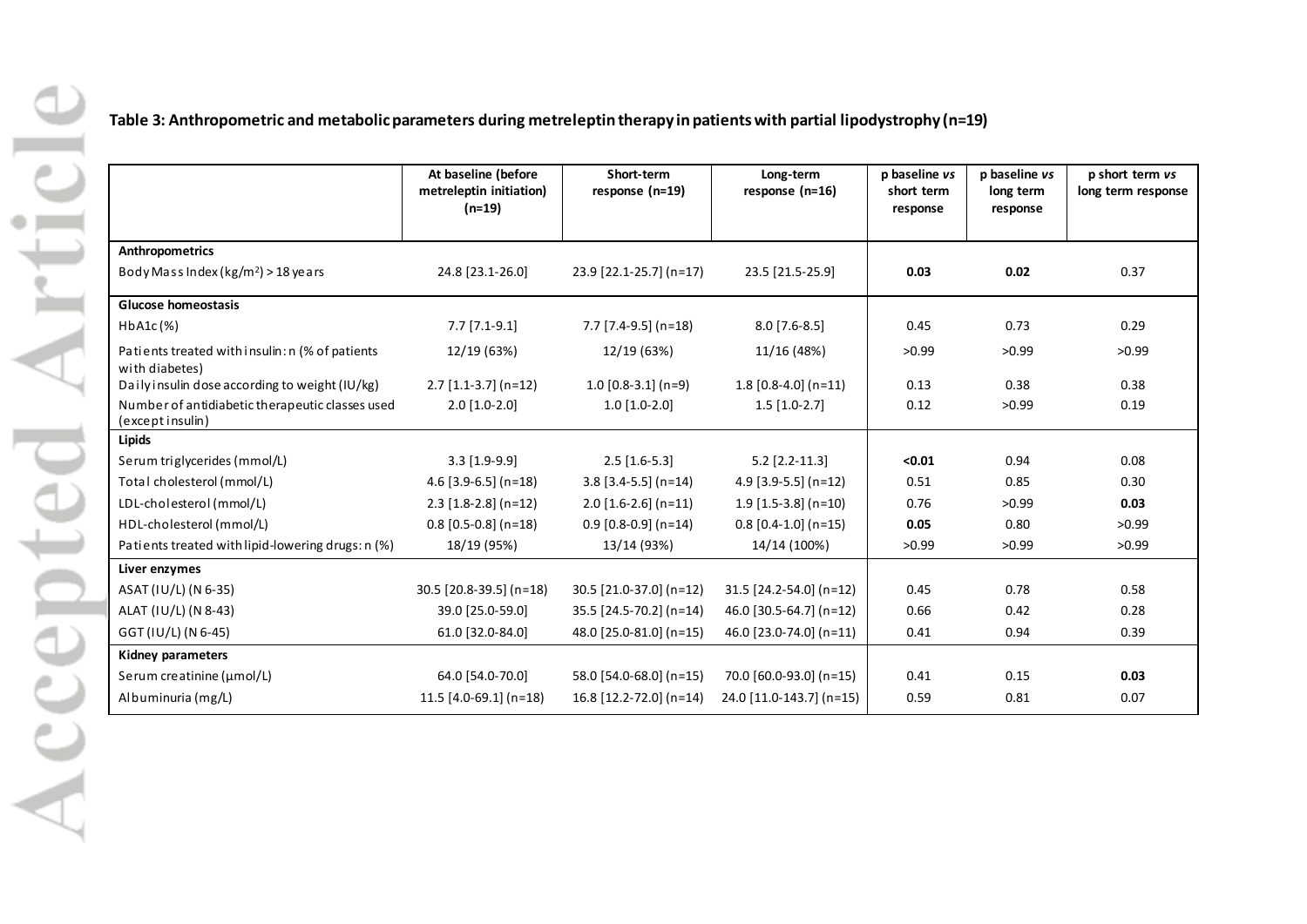Results are expressed as median [25% percentile-75% percentile] for quantitative variables and as number (n) and percentage (%) for qualitative variables. Results are from all patients unless specified (n). Diabetes is defined by HbA1c ≥ 6.5 % or antidiabetic treatment. Hypertension is defined by systolic blood pressure ≥ 140 mmHg and/or diastolic blood pressure ≥ 90 mmHg or antihypertensive treatment. Dyslipidemia is defined by serum triglycerides ≥ 1.7 mmol/L, LDL cholesterol ≥ 4.88 mmol/L, HDL cholesterol ≤ 1.03 mmol/L (men) or ≤ 1.28 mmol/L (women) or lipidlowering therapy. N: normal values. p values are obtained from Wilcoxon tests for quantitative variables and from chi-square tests for qualitative variables.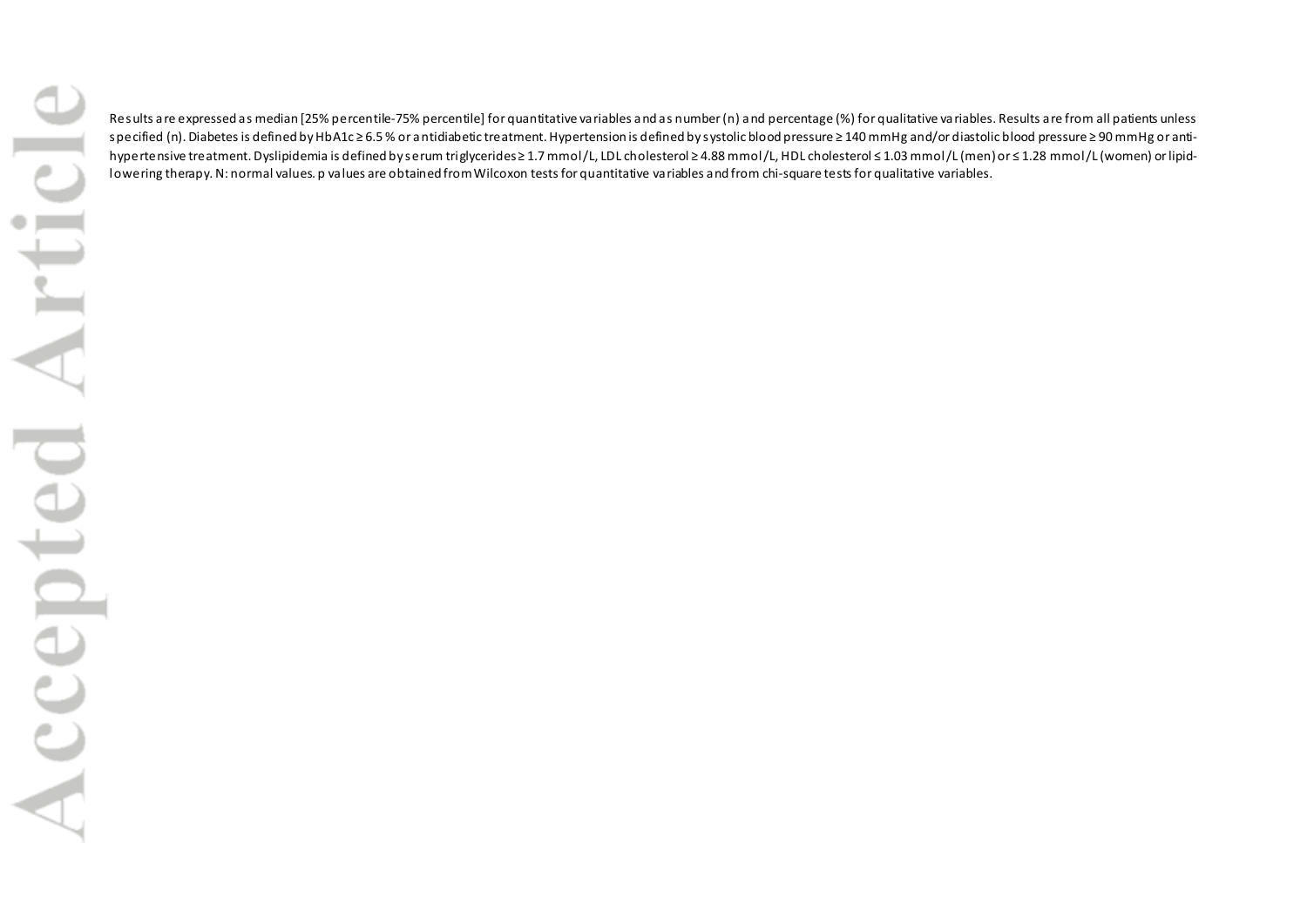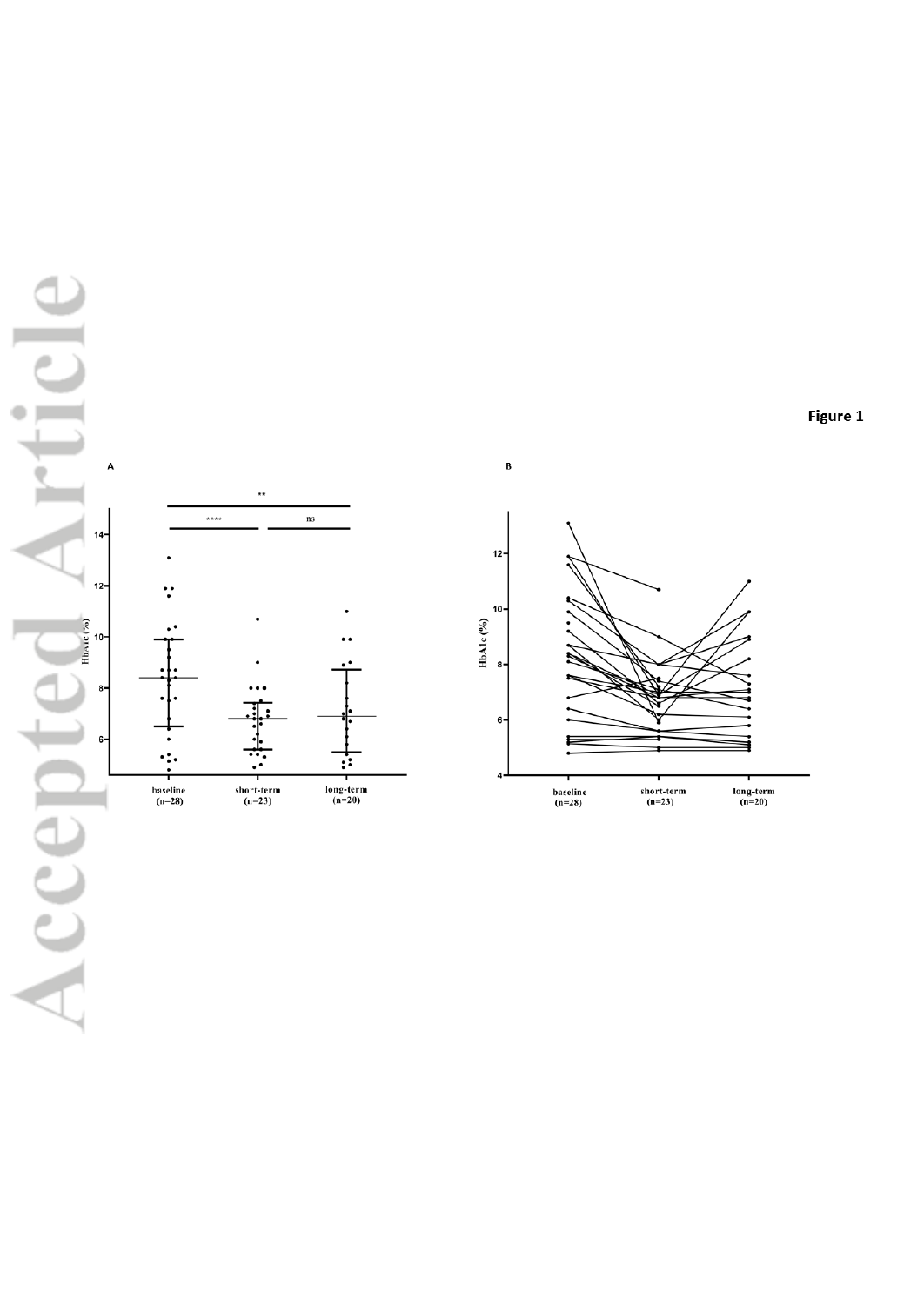



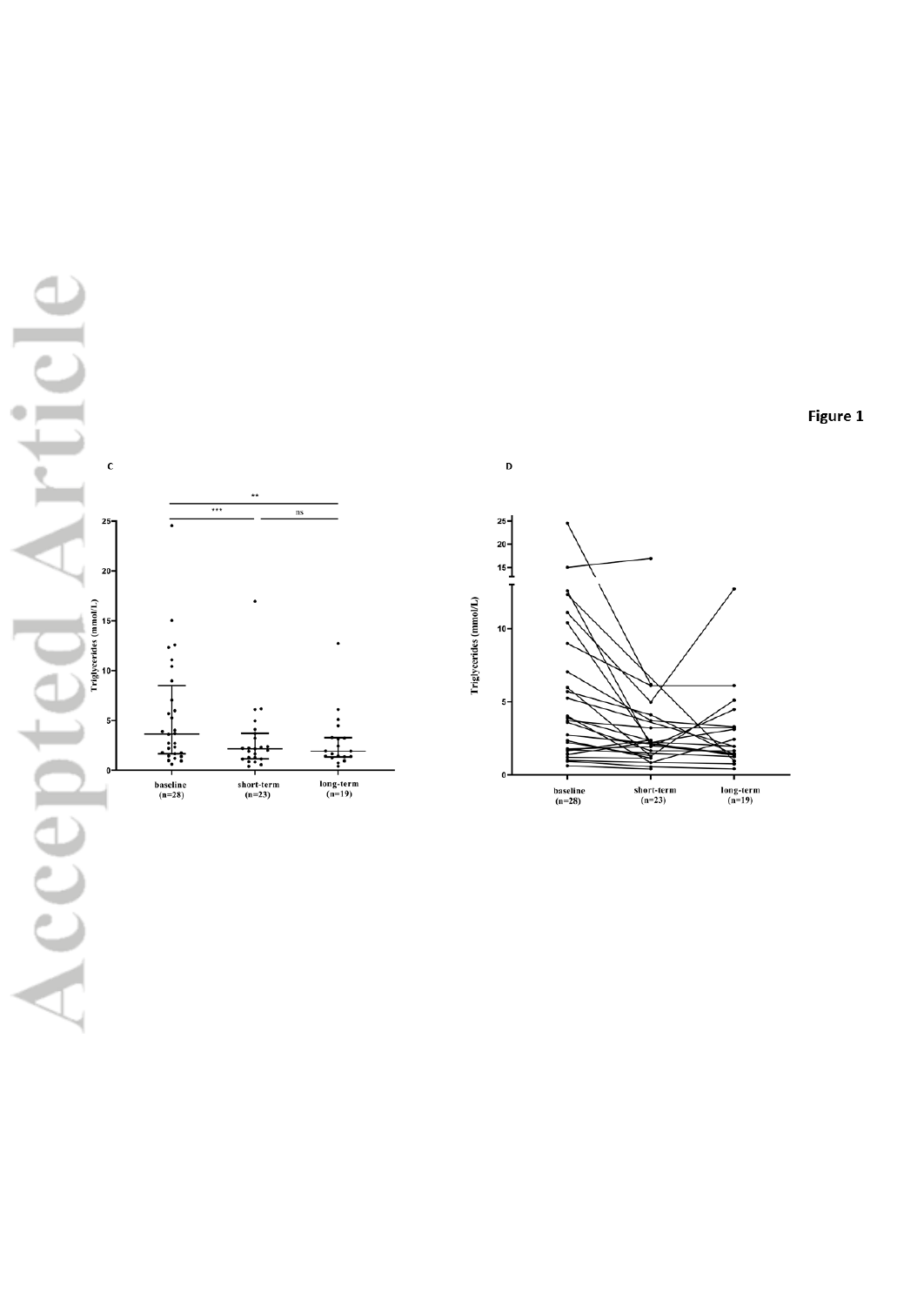